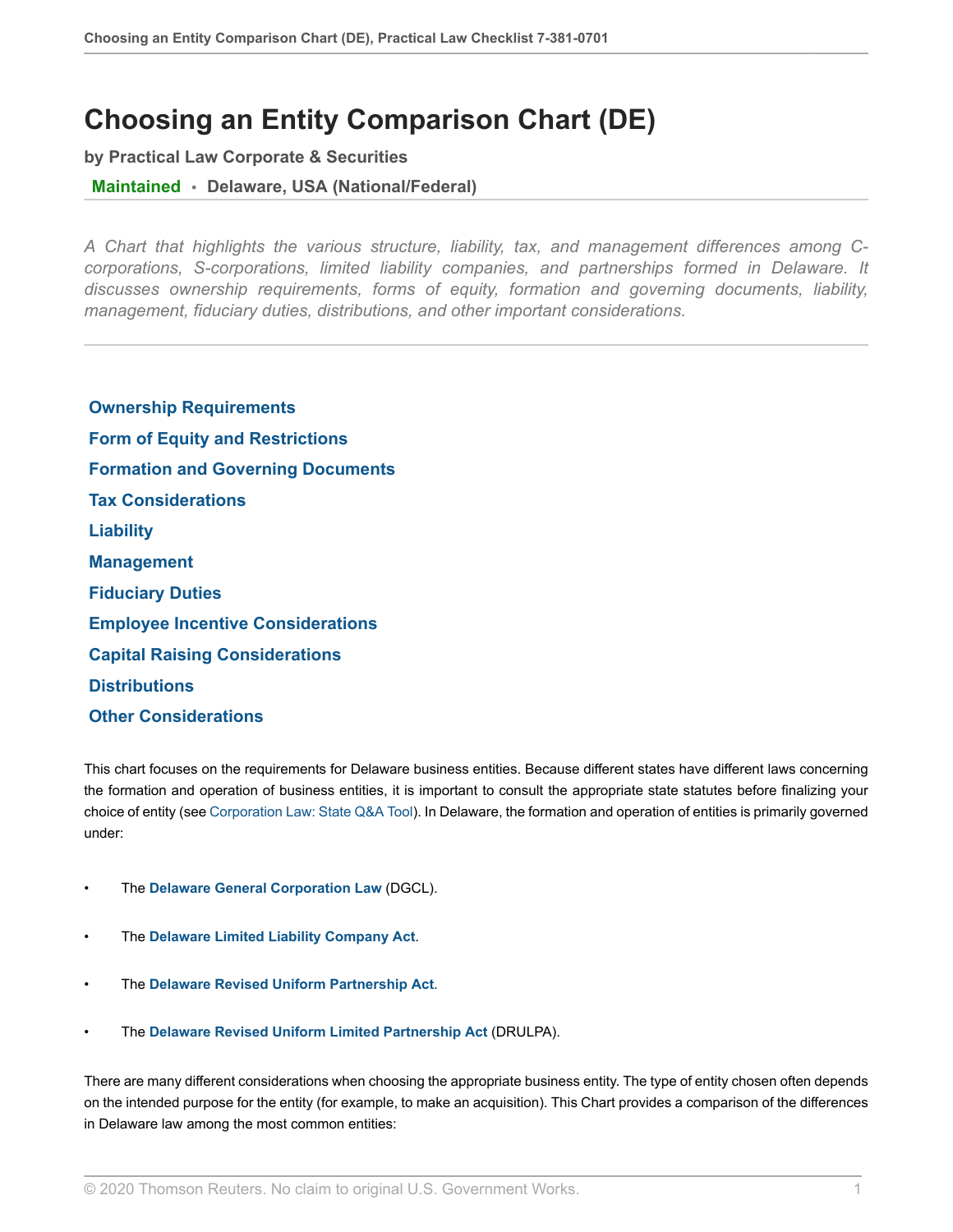- **[C-corporations](http://us.practicallaw.thomsonreuters.com/Document/I1559f740eef211e28578f7ccc38dcbee/View/FullText.html?originationContext=document&vr=3.0&rs=cblt1.0&transitionType=DocumentItem&contextData=(sc.RelatedInfo))**.
- **[S-corporations](http://us.practicallaw.thomsonreuters.com/Document/I1559f746eef211e28578f7ccc38dcbee/View/FullText.html?originationContext=document&vr=3.0&rs=cblt1.0&transitionType=DocumentItem&contextData=(sc.RelatedInfo))**.
- **[Limited liability companies](http://us.practicallaw.thomsonreuters.com/Document/I1559f742eef211e28578f7ccc38dcbee/View/FullText.html?originationContext=document&vr=3.0&rs=cblt1.0&transitionType=DocumentItem&contextData=(sc.RelatedInfo))** (LLCs).
- **[Limited partnerships](http://us.practicallaw.thomsonreuters.com/Document/I0fa03386ef0811e28578f7ccc38dcbee/View/FullText.html?originationContext=document&vr=3.0&rs=cblt1.0&transitionType=DocumentItem&contextData=(sc.RelatedInfo))** (LPs).

This Chart does not address **[non-profit corporations](http://us.practicallaw.thomsonreuters.com/Document/I61c40ff7677d11e598dc8b09b4f043e0/View/FullText.html?originationContext=document&vr=3.0&rs=cblt1.0&transitionType=DocumentItem&contextData=(sc.RelatedInfo))**, public benefit corporations, **[professional corporations](http://us.practicallaw.thomsonreuters.com/Document/Id4cf1942f3ad11e28578f7ccc38dcbee/View/FullText.html?originationContext=document&vr=3.0&rs=cblt1.0&transitionType=DocumentItem&contextData=(sc.RelatedInfo))**, professional LLCs, or series LLCs. For more information about some of these entities, see Practice Notes:

- [Public Benefit Corporations \(DE\).](http://us.practicallaw.thomsonreuters.com/Document/Ifb7134d4a68511e698dc8b09b4f043e0/View/FullText.html?originationContext=document&vr=3.0&rs=cblt1.0&transitionType=DocumentItem&contextData=(sc.RelatedInfo))
- [Series LLCs.](http://us.practicallaw.thomsonreuters.com/Document/I0f9fe72aef0811e28578f7ccc38dcbee/View/FullText.html?originationContext=document&vr=3.0&rs=cblt1.0&transitionType=DocumentItem&contextData=(sc.RelatedInfo))
- [Forming and Organizing a Non-Profit Corporation: 501\(c\)\(3\) Public Charity.](http://us.practicallaw.thomsonreuters.com/Document/Iae8ebea8048511e598db8b09b4f043e0/View/FullText.html?originationContext=document&vr=3.0&rs=cblt1.0&transitionType=DocumentItem&contextData=(sc.RelatedInfo))

This Chart also does not address sole proprietorships. A sole proprietorship is a natural person who directly owns all assets used in the business. A sole proprietor is not required to file a formation document with the Delaware Division of Corporations, but must register with the Delaware Division of Revenue (see [Division of Revenue: Combined Registration Application](https://revenuefiles.delaware.gov/docs/cra.pdf )). If the sole proprietorship will transact business in Delaware using a name other than the owner's name, it must register the trade or fictitious name with the prothonotary of each county in which it will transact business [\(6 Del. C. § 3101](http://us.practicallaw.thomsonreuters.com/Link/Document/FullText?findType=L&pubNum=1000005&cite=DESTT6S3101&originatingDoc=I0f9fc10cef0811e28578f7ccc38dcbee&refType=LQ&originationContext=document&vr=3.0&rs=cblt1.0&transitionType=PLDocumentLink&billingHash=BC7983DA1EA0ACBCCC3B4C4807F2731D24D88A5F47EC5D6E9389BB97F2CC6226&contextData=(sc.RelatedInfo)) and see [Delaware Superior Court:](https://courts.delaware.gov/superior/trade_names.aspx ) [Trade, Business & Fictitious Names\)](https://courts.delaware.gov/superior/trade_names.aspx ). One significant drawback of the sole proprietorship is that the owner is personally liable for all business debts, obligations, and liabilities so it is strongly discouraged as a form of business.

This Chart assumes that an LLC will be treated as a partnership or disregarded entity for tax purposes (see [Tax Considerations\)](#page-5-0). This Chart addresses some general aspects of US federal income tax law, but the tax consequences of selecting an entity are complex and also depend on other factors such as:

- The type of business in which the entity is engaged.
- The ownership structure and composition.
- The jurisdiction of formation and jurisdictions in which the entity engages in business.

The entity organizers should consult with a tax specialist familiar with both state and federal taxation issues before forming an entity. Some basic state tax information is available from the [Delaware Department of Finance.](https://finance.delaware.gov/ ) For more information on US federal income taxation of corporations, LLCs, and partnerships, see Practice Notes:

- [Choice of Entity: Tax Issues](http://us.practicallaw.thomsonreuters.com/Document/I1559f74aeef211e28578f7ccc38dcbee/View/FullText.html?originationContext=document&vr=3.0&rs=cblt1.0&transitionType=DocumentItem&contextData=(sc.RelatedInfo)).
- [Taxation of Corporations](http://us.practicallaw.thomsonreuters.com/Document/I0f9fbf03ef0811e28578f7ccc38dcbee/View/FullText.html?originationContext=document&vr=3.0&rs=cblt1.0&transitionType=DocumentItem&contextData=(sc.RelatedInfo)).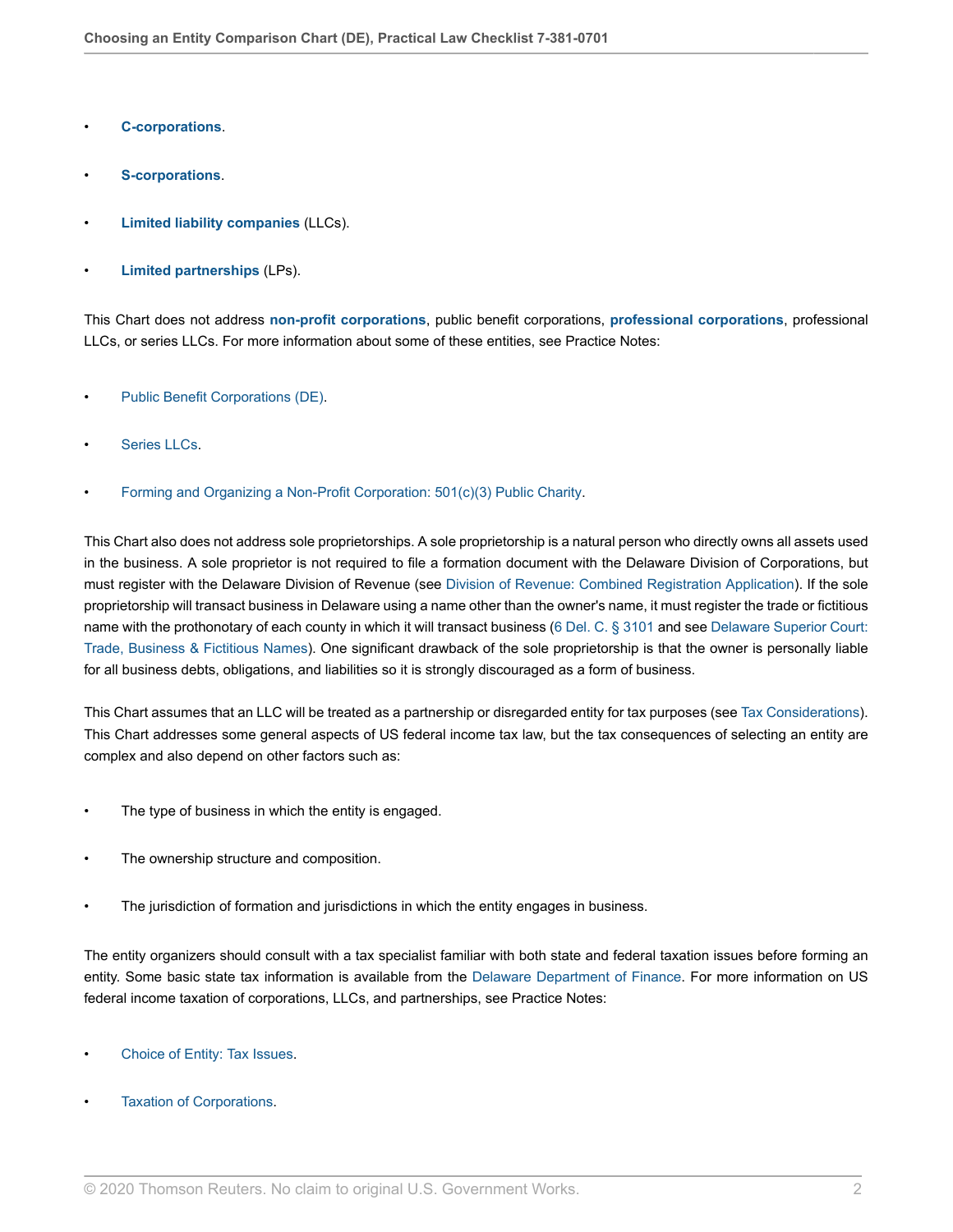- [Taxation of S-Corporations](http://us.practicallaw.thomsonreuters.com/Document/I3dee3f4cd17111e398db8b09b4f043e0/View/FullText.html?originationContext=document&vr=3.0&rs=cblt1.0&transitionType=DocumentItem&contextData=(sc.RelatedInfo)).
- [Taxation of Partnerships](http://us.practicallaw.thomsonreuters.com/Document/I8a027113737d11e598dc8b09b4f043e0/View/FullText.html?originationContext=document&vr=3.0&rs=cblt1.0&transitionType=DocumentItem&contextData=(sc.RelatedInfo)).

The entity form selected may also affect the types of retirement plans, health and welfare plans, and other employee benefits that can be offered to employees and business owners. A full explanation of these matters is outside the scope of this Chart. Persons who are organizing a business entity should consult with an employee benefits attorney (see [Practice Area Essentials:](http://us.practicallaw.thomsonreuters.com/Document/I286f0cce93f311e598dc8b09b4f043e0/View/FullText.html?originationContext=document&vr=3.0&rs=cblt1.0&transitionType=DocumentItem&contextData=(sc.RelatedInfo)) [Employee Benefits & Executive Compensation Toolkit](http://us.practicallaw.thomsonreuters.com/Document/I286f0cce93f311e598dc8b09b4f043e0/View/FullText.html?originationContext=document&vr=3.0&rs=cblt1.0&transitionType=DocumentItem&contextData=(sc.RelatedInfo))).

If the entity will be engaged in a business that requires licensing or is in a regulated industry, the organizers should consult with counsel knowledgeable about the requirements for the particular business or industry. Information about state taxation and other business registration and licensing requirements are available at the [State of Delaware's One Stop Business Registration and](https://onestop.delaware.gov/osbrlpublic/Home.jsp ) [Licensing System](https://onestop.delaware.gov/osbrlpublic/Home.jsp ).

In addition, this Chart does not discuss state or federal securities laws, which apply to the issuance (and transfer or resale) of securities. Securities counsel should be consulted before undertaking the issuance, transfer, or resale of securities.

For more information about forming corporations or LLCs, see [Practice Notes, Forming and Organizing a Corporation](http://us.practicallaw.thomsonreuters.com/Document/I0f9fc109ef0811e28578f7ccc38dcbee/View/FullText.html?originationContext=document&vr=3.0&rs=cblt1.0&transitionType=DocumentItem&contextData=(sc.RelatedInfo)) and [Forming and Organizing an LLC \(DE\).](http://us.practicallaw.thomsonreuters.com/Document/I935df36964d411e698dc8b09b4f043e0/View/FullText.html?originationContext=document&vr=3.0&rs=cblt1.0&transitionType=DocumentItem&contextData=(sc.RelatedInfo))

### <span id="page-2-0"></span>**Ownership Requirements**

| <b>C-Corporation</b>         | <b>S-Corporation</b>         | <b>Limited Liability Company</b><br>(LLC) | <b>Limited Partnership (LP)</b> |
|------------------------------|------------------------------|-------------------------------------------|---------------------------------|
| One or more stockholders.    | One to 100 stockholders.     | One or more members (6                    | Two or more persons,            |
|                              |                              | Del C. § 18-101(6)). Two or               | consisting of one or more       |
| No restrictions on the types | With certain limited         | more members required if                  | general partners and one        |
| of owners.                   | exceptions, only US          | LLC wants to be taxed as a                | or more limited partners (6     |
|                              | individuals (citizens        | partnership.                              | Del. C. § 17-101(11)).          |
|                              | or residents) can be         |                                           |                                 |
|                              | stockholders. Certain trusts | A single-member LLC will be               | No restrictions on the types    |
|                              | and exempt organizations     | treated as a corporation or a             | of owners.                      |
|                              | can also be stockholders.    | sole proprietorship. (Treas.              |                                 |
|                              |                              | Reg. § 301.7701-2(a).)                    |                                 |
|                              | Only eligible US entities    |                                           |                                 |
|                              | can make an S-corporation    | No restrictions on the types              |                                 |
|                              | election (generally a US     | of owners (6 Del. C. §                    |                                 |
|                              | C-corporation or other US    | 18-101(11), (12)).                        |                                 |
|                              | business entity eligible to  |                                           |                                 |
|                              | elect C-corporation tax      |                                           |                                 |
|                              | status).                     |                                           |                                 |
|                              | (IRC \$1361(b))              |                                           |                                 |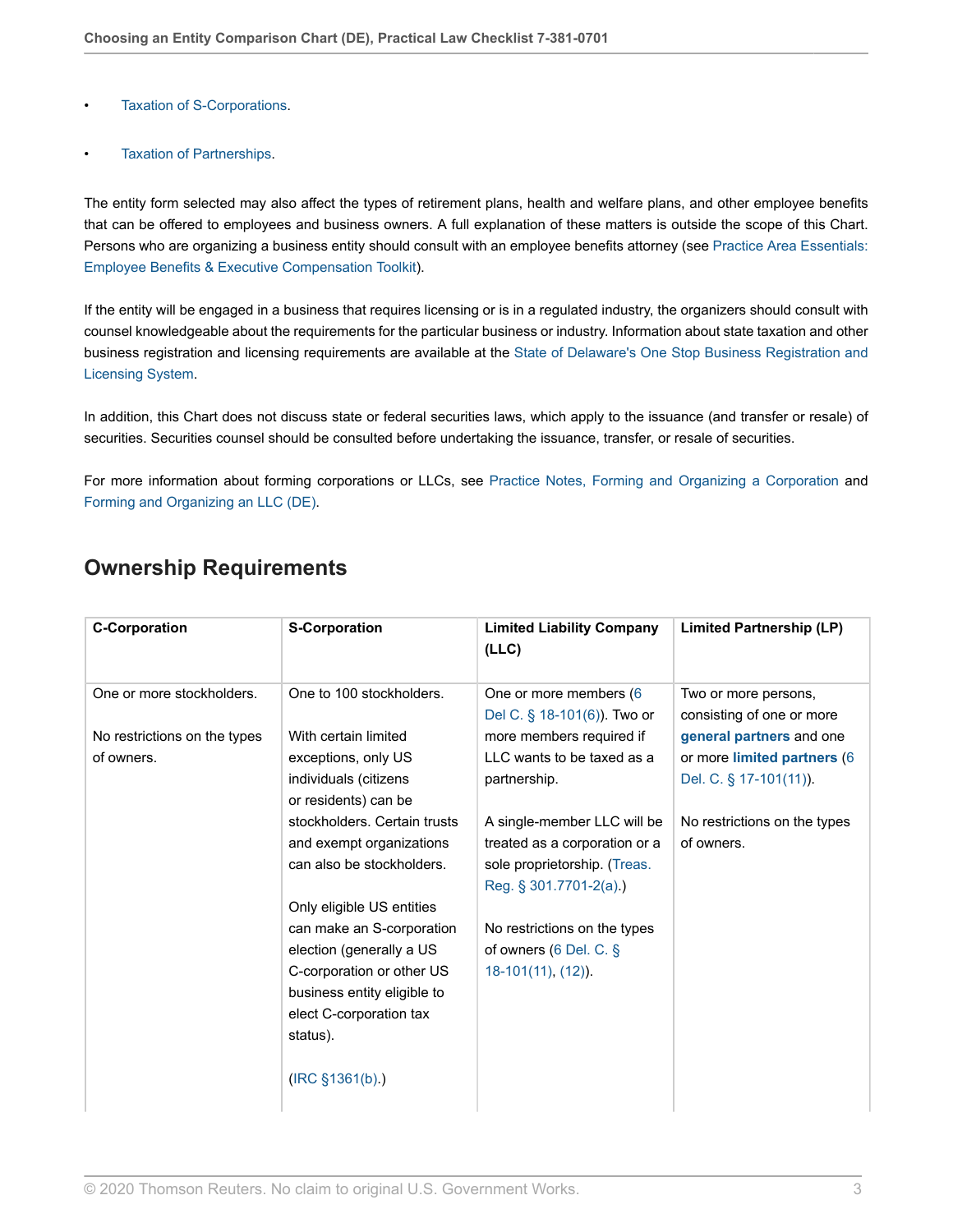| Delaware automatically<br>recognizes a general or<br>close corporation as an S-<br>corporation if a federal S-<br>corporation election is made<br>$(30$ Del. C. § $1902(b)(9)$ .)                                                                       |  |
|---------------------------------------------------------------------------------------------------------------------------------------------------------------------------------------------------------------------------------------------------------|--|
| An S-corporation<br>automatically converts to a<br>C-corporation if it does not<br>meet the requirements of an<br>S-corporation (meaning, no<br>more than 100 stockholders,<br>only specific types of<br>stockholders, and only one<br>class of stock). |  |
| For more information, see<br><b>Practice Note, Eligibility</b><br>Requirements for an S-<br><b>Corporation Election.</b>                                                                                                                                |  |

## <span id="page-3-0"></span>**Form of Equity and Restrictions**

| An LLC interest is a<br>Two classes of partners:<br>member's share of the LLC's<br>profits and losses and right<br>A general partner<br>٠<br>to receive distributions of<br>(generally responsible<br>the LLC's assets (6 Del. C. $\S$<br>for management).<br>A limited partner<br>٠<br>A person may be admitted<br>(typically a silent<br>as a member without<br>investor).<br>making or being obligated to<br>make a contribution (6 Del.<br>General and limited partners<br>are not required to make<br>A member's contribution<br>a contribution to receive<br>may be in cash, property,<br>a partnership interest (6<br>or services rendered<br>Del. C. §§ 17-301(d) and<br>or a promissory note to<br>$17-401(a)$ ).<br>contribute cash, property, or<br>to perform services (6 Del. |
|--------------------------------------------------------------------------------------------------------------------------------------------------------------------------------------------------------------------------------------------------------------------------------------------------------------------------------------------------------------------------------------------------------------------------------------------------------------------------------------------------------------------------------------------------------------------------------------------------------------------------------------------------------------------------------------------------------------------------------------------------------------------------------------------|
|                                                                                                                                                                                                                                                                                                                                                                                                                                                                                                                                                                                                                                                                                                                                                                                            |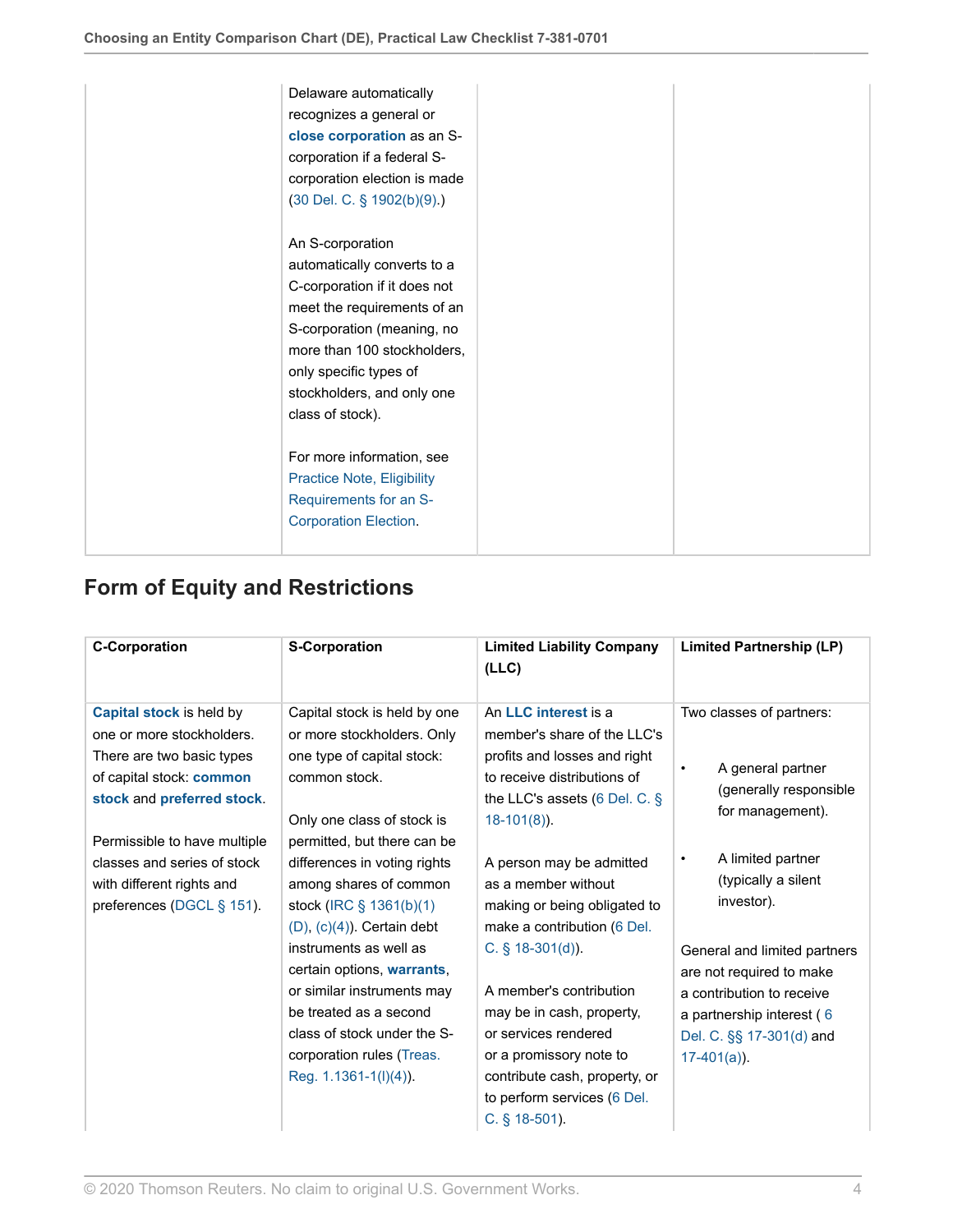| The limited liability<br>company agreement (LLC<br>agreement) may classify<br>membership interests<br>into different classes<br>(for example, common<br>and preferred interests)<br>with different rights and<br>preferences (6 Del. C.<br>$18-302$ ). |
|--------------------------------------------------------------------------------------------------------------------------------------------------------------------------------------------------------------------------------------------------------|
| Distribution, liquidation,<br>and voting preferences<br>can be specified in the LLC<br>agreement. (6 Del. C. §<br>$18-302$ ).                                                                                                                          |

### <span id="page-4-0"></span>**Formation and Governing Documents**

Information about the forms and fees for forming an entity in Delaware is available from the [Delaware Division of Corporations.](https://corp.delaware.gov/ )

| <b>C-Corporation</b>                                                                                                                                                                                                                                                                       | <b>S-Corporation</b>                                                                                                                                                                                                                                                                   | <b>Limited Liability Company</b><br>(LLC)                                                                                                                                                      | <b>Limited Partnership (LP)</b>                                                                                                                                                                                 |
|--------------------------------------------------------------------------------------------------------------------------------------------------------------------------------------------------------------------------------------------------------------------------------------------|----------------------------------------------------------------------------------------------------------------------------------------------------------------------------------------------------------------------------------------------------------------------------------------|------------------------------------------------------------------------------------------------------------------------------------------------------------------------------------------------|-----------------------------------------------------------------------------------------------------------------------------------------------------------------------------------------------------------------|
| <b>Formation document:</b><br>certificate of incorporation<br>filed with the Delaware<br>Secretary of State (SOS)<br>(DGCL § 101(a) and see<br><b>Standard Documents,</b>                                                                                                                  | <b>Formation document:</b><br>certificate of incorporation<br>filed with the SOS (DGCL §<br>$101(a)$ ).<br><b>Governing document:</b>                                                                                                                                                  | <b>Formation document:</b><br>certificate of formation<br>filed with the SOS (6 Del C.<br>§ 18-201 and see Standard<br>Document, Certification of<br>Formation (DE)).                          | <b>Formation document:</b><br>certificate of limited<br>partnership filed with<br>the SOS $(6$ Del. C. $§$<br>17-201 and see Standard<br>Document, Certificate of                                               |
| Certificate of Incorporation<br>(Short-Form DE) and Public<br>Company Certificate of<br><b>Incorporation (Delaware</b><br>Corporation).<br><b>Governing document:</b><br>by-laws (in addition to the<br>certificate of incorporation)<br>(DGCL § 109 and see<br><b>Standard Documents,</b> | by-laws (in addition to the<br>certificate of incorporation)<br>(DGCL $\S$ 109 and see<br><b>Standard Document, By-</b><br>Laws: DE S-Corporation).<br><b>Other documents:</b><br>Stockholders may also<br>enter into a stockholders'<br>agreement (see Practice<br>Note, Stockholders | <b>Governing document:</b><br>LLC agreement. See,<br>for example, Standard<br>Documents:<br><b>LLC Agreement</b><br>$\bullet$<br>(Single Member).<br><b>LLC Agreement (Multi-</b><br>$\bullet$ | Limited Partnership (DE)).<br><b>Governing document:</b><br>limited partnership<br>agreement (LP agreement)<br>(see Standard Document,<br><b>Limited Partnership</b><br><b>Agreement (Initial Form</b><br>DE)). |
| <b>Private Company By-Laws</b><br>(Delaware Corporation) and<br><b>Public Company By-Laws</b><br>(Delaware Corporation).                                                                                                                                                                   | <b>Agreement Commentary</b><br>and Standard Document,<br><b>Stockholders Agreement</b><br>(Two-Party).                                                                                                                                                                                 | Member, Manager-<br>Managed) (Short<br>Form) (DE).                                                                                                                                             |                                                                                                                                                                                                                 |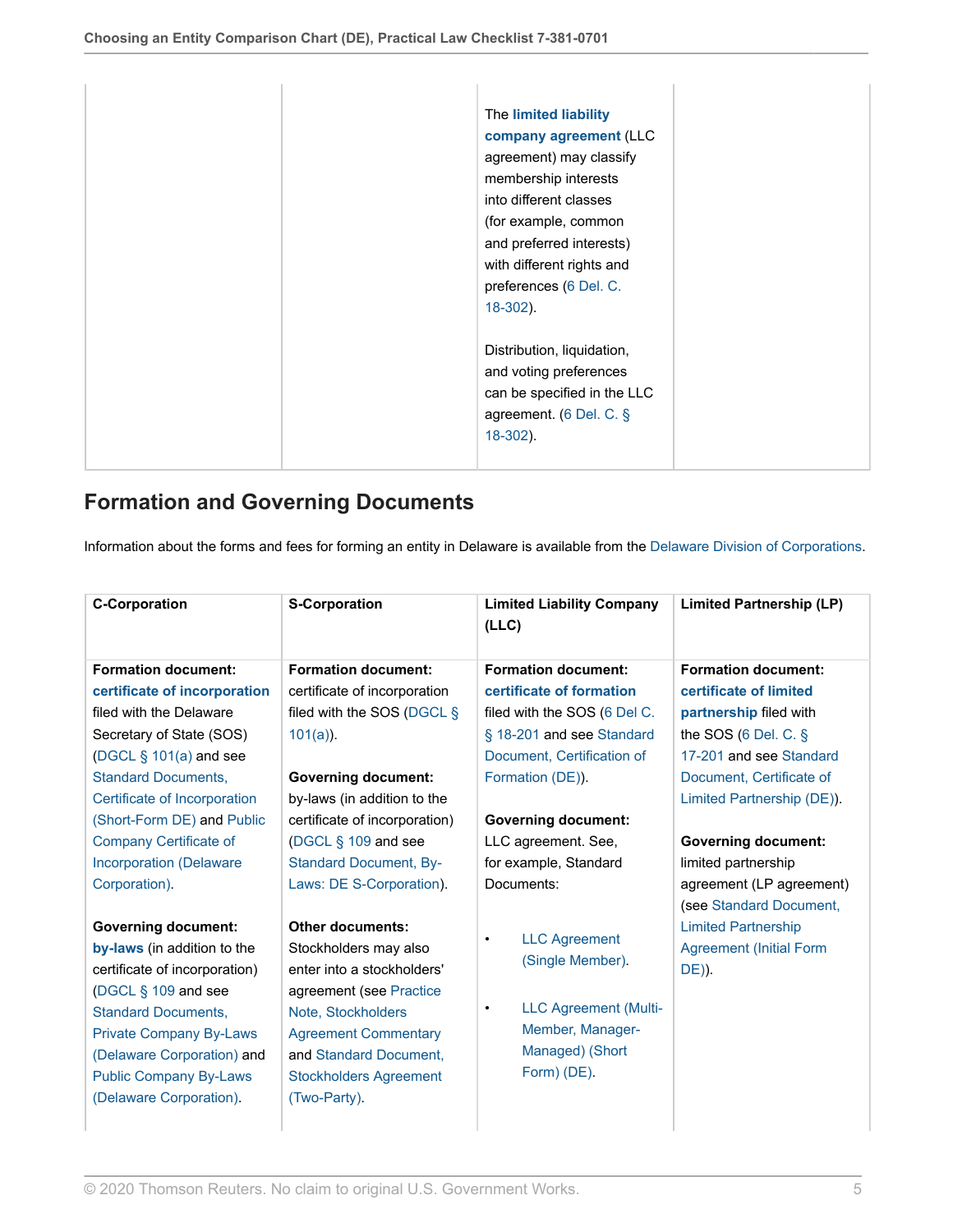| Member). |
|----------|
|----------|

### <span id="page-5-0"></span>**Tax Considerations**

For a more detailed discussion of the various tax considerations when choosing an entity type, see [Practice Note, Choice of](http://us.practicallaw.thomsonreuters.com/Document/I1559f74aeef211e28578f7ccc38dcbee/View/FullText.html?originationContext=document&vr=3.0&rs=cblt1.0&transitionType=DocumentItem&contextData=(sc.RelatedInfo)) [Entity: Tax Issues.](http://us.practicallaw.thomsonreuters.com/Document/I1559f74aeef211e28578f7ccc38dcbee/View/FullText.html?originationContext=document&vr=3.0&rs=cblt1.0&transitionType=DocumentItem&contextData=(sc.RelatedInfo))

| <b>C-Corporation</b>                                                     | <b>S-Corporation</b>                                                                                     | <b>Limited Liability Company</b><br>(LLC)                                                       | <b>Limited Partnership (LP)</b>                                                                 |
|--------------------------------------------------------------------------|----------------------------------------------------------------------------------------------------------|-------------------------------------------------------------------------------------------------|-------------------------------------------------------------------------------------------------|
| Tax level: Generally subject                                             | Tax level: Pass-through                                                                                  | Tax level: At the member                                                                        | Tax level: At the partner                                                                       |
| to two levels of tax on                                                  | entity for tax purposes.                                                                                 | level only.                                                                                     | level only.                                                                                     |
| income:                                                                  | Profits and losses pass                                                                                  |                                                                                                 |                                                                                                 |
| At the entity level<br>$\bullet$<br>when earned.                         | through to the stockholders<br>who include their share of<br>those items on their income<br>tax returns. | <b>Reorganization: Cannot</b><br>participate in tax-free<br>reorganizations under IRC §<br>368. | <b>Reorganization: Cannot</b><br>participate in tax-free<br>reorganizations under IRC §<br>368. |
| At the stockholder<br>level when distributed.                            | Taxation generally only<br>occurs at the stockholder<br>level unless the S-                              | For more information, see<br>Practice Note, Taxation of<br>Partnerships.                        | For more information, see<br>Practice Note, Taxation of<br>Partnerships.                        |
| Reorganization: Can                                                      | corporation was formerly a                                                                               |                                                                                                 |                                                                                                 |
| participate in tax-free                                                  | C-corporation (IRC §§ 1363                                                                               | <b>Annual taxes: Delaware</b>                                                                   | <b>Annual taxes: Delaware</b>                                                                   |
| reorganizations under IRC                                                | and 1374).                                                                                               | LLCs must pay a flat annual<br>tax to the SOS in the                                            | LPs must pay a flat annual<br>tax to the SOS in the                                             |
| § 368.                                                                   | <b>Reorganization: Can</b>                                                                               | amount of \$300 (6 Del. C. §                                                                    | amount of \$300 (6 Del. C. §                                                                    |
| For more information, see<br>Practice Note, Taxation of<br>Corporations. | participate in tax-free<br>reorganizations under IRC §<br>368.                                           | $18-1107(b)$ ).                                                                                 | $17-1109(a)$ ).                                                                                 |
| <b>Annual taxes: Most</b>                                                | For more information, see                                                                                |                                                                                                 |                                                                                                 |
| Delaware corporations are                                                | Practice Notes, Taxation of                                                                              |                                                                                                 |                                                                                                 |
| required to file an annual                                               | S-Corporations and Tax-                                                                                  |                                                                                                 |                                                                                                 |
| report with the SOS and                                                  | Free Reorganizations with                                                                                |                                                                                                 |                                                                                                 |
| pay an annual franchise                                                  | S-Corporations.                                                                                          |                                                                                                 |                                                                                                 |
| tax in addition to the state                                             |                                                                                                          |                                                                                                 |                                                                                                 |
| corporate income tax (8 Del.                                             | <b>Annual taxes: Most</b>                                                                                |                                                                                                 |                                                                                                 |
| C. §§ 501 and 502).                                                      | Delaware corporations are<br>required to file an annual                                                  |                                                                                                 |                                                                                                 |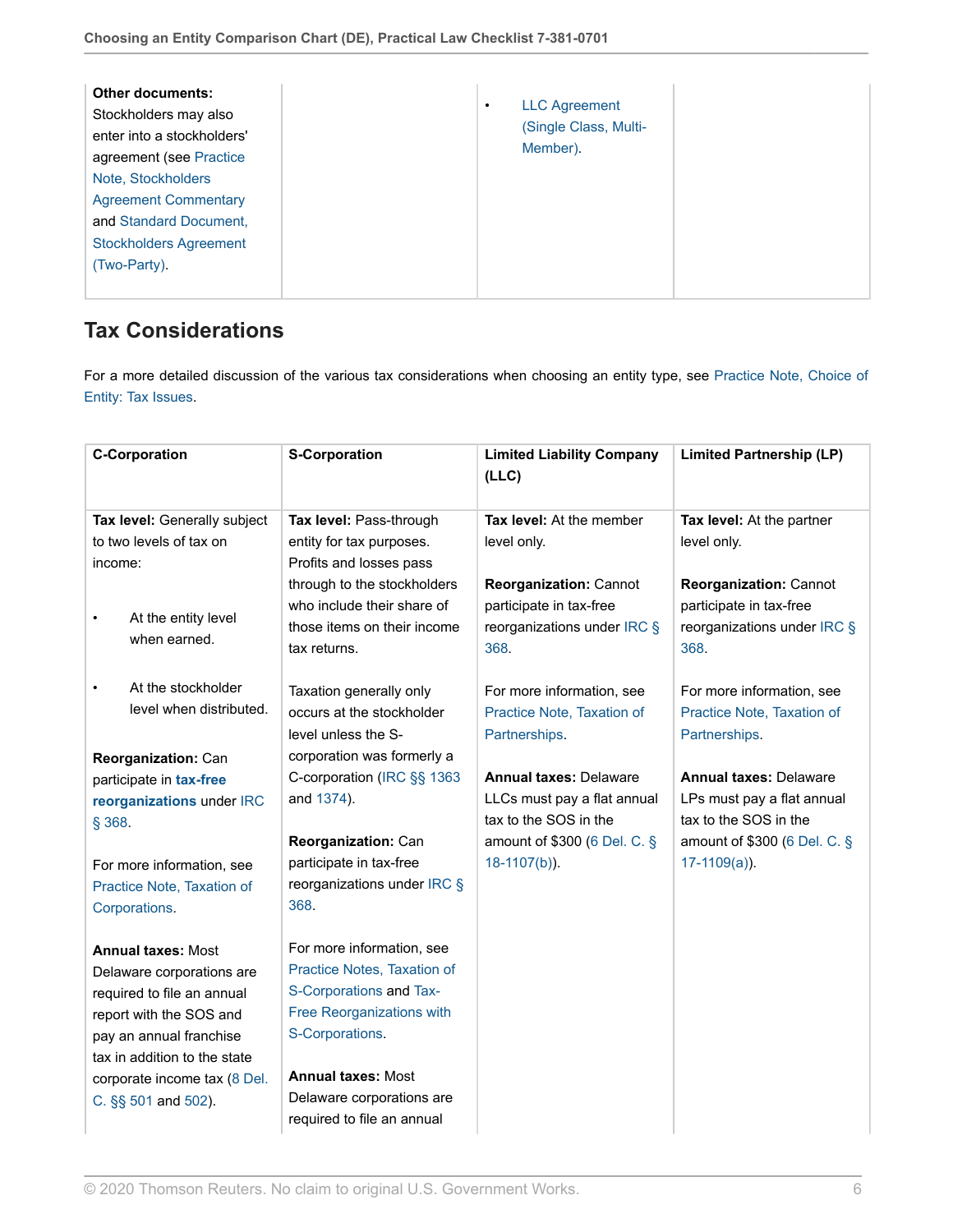| report with the SOS and<br>pay an annual franchise<br>tax in addition to the state<br>corporate income tax (8 Del.<br>C. §§ 501 and 502). |  |
|-------------------------------------------------------------------------------------------------------------------------------------------|--|
| <b>Other:</b> Unlike some states,<br>Delaware automatically                                                                               |  |
| recognizes S-corporations<br>for state tax purposes if                                                                                    |  |
| a federal S-corporation                                                                                                                   |  |
| election is made (30 Del. C.<br>$$1902(b)(9)$ ).                                                                                          |  |

## <span id="page-6-0"></span>**Liability**

| <b>C-Corporation</b>                                      | <b>S-Corporation</b>                                      | <b>Limited Liability Company</b><br>(LLC)        | <b>Limited Partnership (LP)</b>                                 |
|-----------------------------------------------------------|-----------------------------------------------------------|--------------------------------------------------|-----------------------------------------------------------------|
| Unless the certificate of                                 | Unless the certificate of                                 | Members and managers                             | A limited partner is not liable                                 |
| incorporation provides                                    | incorporation provides                                    | are not liable for the                           | for the LP's obligations                                        |
| otherwise, stockholders                                   | otherwise, stockholders                                   | LLC's debts, obligations,                        | unless the limited partner                                      |
| are generally insulated                                   | are generally insulated                                   | and liabilities, except as                       | either:                                                         |
| from liability for corporate<br>obligations (DGCL §102(b) | from liability for corporate<br>obligations (DGCL §102(b) | provided by the Delaware<br>Act or under the LLC |                                                                 |
| (6) and see Cigna Health &                                | (6) and see Cigna Health &                                | agreement (6 Del. C. §                           | Is also a general<br>$\bullet$                                  |
| Life Ins. Co. v. Audax Health                             | Life Ins. Co. v. Audax Health                             | 18-303).                                         | partner.                                                        |
| Sols., Inc., 107 A.3d 1082,                               | Sols., Inc., 107 A.3d 1082,                               |                                                  |                                                                 |
| 1096 (Del. Ch. 2014)).                                    | 1096 (Del. Ch. 2014)).                                    | See Fiduciary Duties for                         | Participates in the<br>$\bullet$                                |
|                                                           |                                                           | information about managing                       | control of the business.                                        |
| See Fiduciary Duties for                                  | See Fiduciary Duties for                                  | member and manager                               | Liability extends only to                                       |
| information about director                                | information about director                                | liability.                                       | those doing business                                            |
| and officer liability.                                    | and officer liability.                                    |                                                  | with the LP and who                                             |
|                                                           |                                                           |                                                  | reasonably believe                                              |
|                                                           |                                                           |                                                  | the limited partner is a<br>general partner.                    |
|                                                           |                                                           |                                                  |                                                                 |
|                                                           |                                                           |                                                  | (6 Del. C. § 17-303(a) to (f).)                                 |
|                                                           |                                                           |                                                  |                                                                 |
|                                                           |                                                           |                                                  | General partners are jointly<br>and severally liable for all of |
|                                                           |                                                           |                                                  | the LP's obligations unless                                     |
|                                                           |                                                           |                                                  | otherwise agreed by the                                         |
|                                                           |                                                           |                                                  | claimant or provided by law                                     |
|                                                           |                                                           |                                                  | (6 Del. C. §§ 15-306(a) and                                     |
|                                                           |                                                           |                                                  | $17-403(b)$ ).                                                  |
|                                                           |                                                           |                                                  |                                                                 |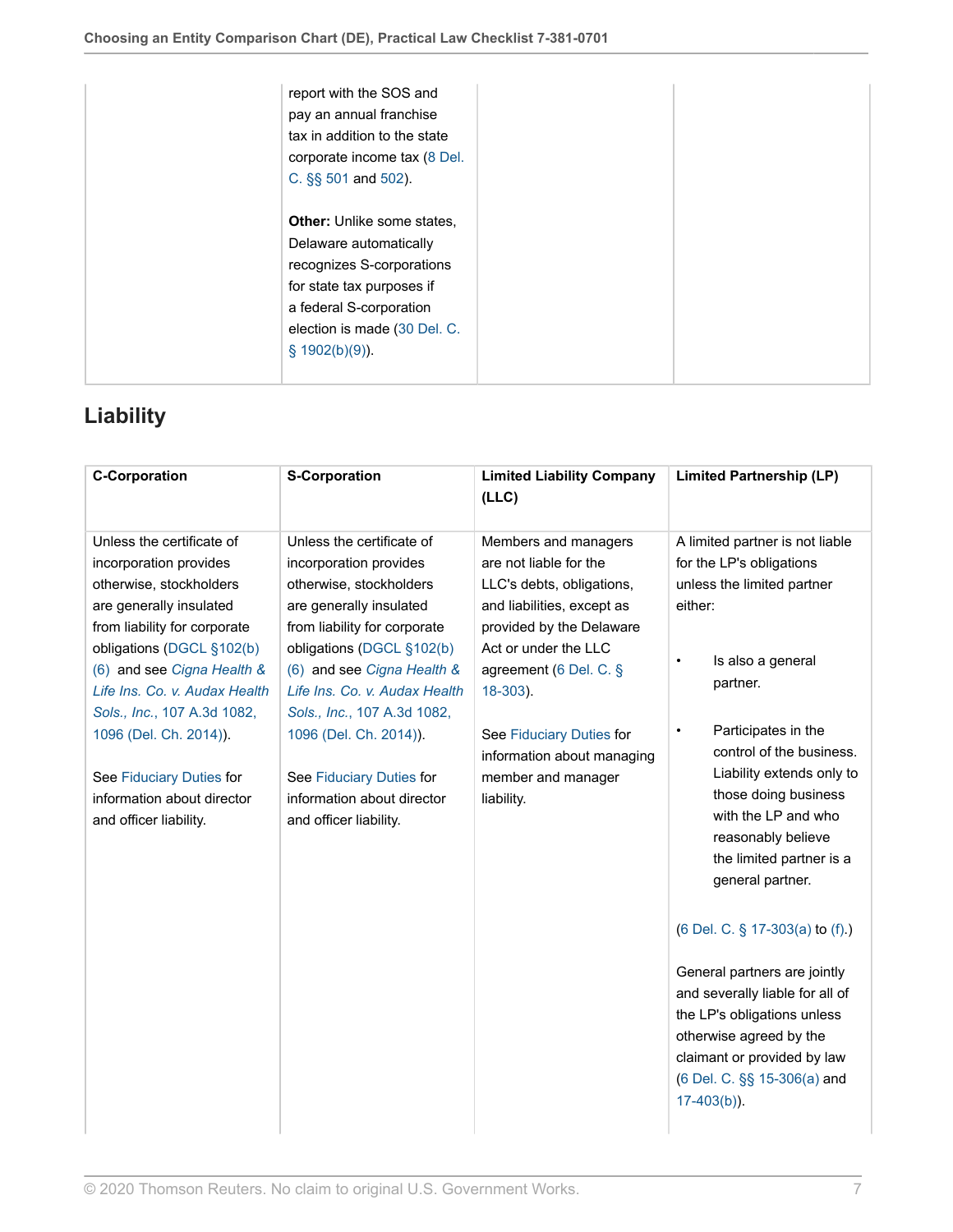| information about general<br>partner liability. |
|-------------------------------------------------|
|-------------------------------------------------|

## <span id="page-7-0"></span>**Management**

| <b>C-Corporation</b>          | <b>S-Corporation</b>          | <b>Limited Liability Company</b><br>(LLC) | <b>Limited Partnership (LP)</b>  |
|-------------------------------|-------------------------------|-------------------------------------------|----------------------------------|
| Governing authority: A C-     | Governing authority: An S-    | <b>Governing authority:</b>               | <b>Governing authority:</b>      |
| corporation is governed by    | corporation is governed by    | Management is initially                   | Management is initially          |
| a board of directors unless   | a board of directors unless   | vested in the members,                    | vested in the general            |
| otherwise provided in the     | otherwise provided in the     | unless otherwise provided                 | partner(s). The powers of        |
| certificate of incorporation  | certificate of incorporation  | in an LLC agreement, which                | the general partner can be       |
| (DGCL $\S$ 141(a)). The board | (DGCL $\S$ 141(a)). The board | can be highly variable and is             | limited by the limited partners  |
| of directors must designate   | of directors must designate   | intended to be given broad                | in the LP agreement (6 Del.      |
| officers to manage the day-   | officers to manage the day-   | deference (6 Del C. §§                    | C. $§$ 17-403(a)).               |
| to-day operations (DGCL §     | to-day operations (DGCL §     | 18-402 and 18-1101(b)).                   |                                  |
| 142).                         | 142).                         |                                           | Unless otherwise provided        |
|                               |                               | Delegation: Members can                   | by the LP agreement or           |
| A Delaware close              | A Delaware close              | delegate management to                    | DRULPA, general partners         |
| corporation may               | corporation may               | a managing member,                        | are agents of the LP and         |
| provide in its certificate    | provide in its certificate    | non-member manager,                       | have apparent authority to       |
| of incorporation for          | of incorporation for          | or a board of managers.                   | bind the LP in transactions      |
| management by                 | management by                 | (6 Del C. § 18-402). The                  | in the ordinary course of        |
| stockholders in lieu of a     | stockholders in lieu of a     | manager(s) can (but do                    | business unless both:            |
| board of directors (DGCL §    | board of directors (DGCL §    | not need to) designate                    |                                  |
| 351).                         | 351).                         | officers to manage day-to-                |                                  |
|                               |                               | day operations (6 Del C. §                | The general partner<br>$\bullet$ |
| Delegation: The board         | Delegation: The board         | 18-407).                                  | did not have authority           |
| of directors may delegate     | of directors may delegate     |                                           | to act for the LP in a           |
| certain decision making to    | certain decision making to    | <b>Member approvals:</b>                  | particular matter.               |
| committees (DGCL § 141(c)     | committees (DGCL § 141(c)     | Unless they are otherwise                 |                                  |
| (2).                          | $(2)$ ).                      | provided for in an LLC                    | The other party<br>$\bullet$     |
|                               |                               | agreement, certain major                  | had notice that the              |
| Stockholder approvals:        | Stockholder approvals:        | decisions typically have                  | general partner lacked           |
| Certain major decisions       | Certain major decisions       | to be approved by the                     | authority.                       |
| must be approved by the       | must be approved by the       | members, including:                       |                                  |
| stockholders, including:      | stockholders, including:      |                                           | (6 Del. C. §§ 15-301(1) and      |
|                               |                               |                                           | $17-403(a)$ .)                   |
|                               |                               | Admitting new<br>$\bullet$                |                                  |
| A merger or                   | A merger or<br>$\bullet$      | members (6 Del. C. §                      | Delegation: The general          |
| consolidation (DGCL           | consolidation (DGCL           | $18-301(b)$ ).                            | partner(s) may delegate          |
| $\S$ 251(c)).                 | $$251(c)$ ).                  |                                           | management and may (but          |
|                               |                               | Amending the LLC                          | do not need to) designate        |
| A sale, lease, or             | A sale, lease, or<br>٠        | agreement (6 Del. C.                      | officers to manage day-to-       |
| exchange of all or            | exchange of all or            | $§$ 18-302(f)).                           |                                  |
|                               |                               |                                           |                                  |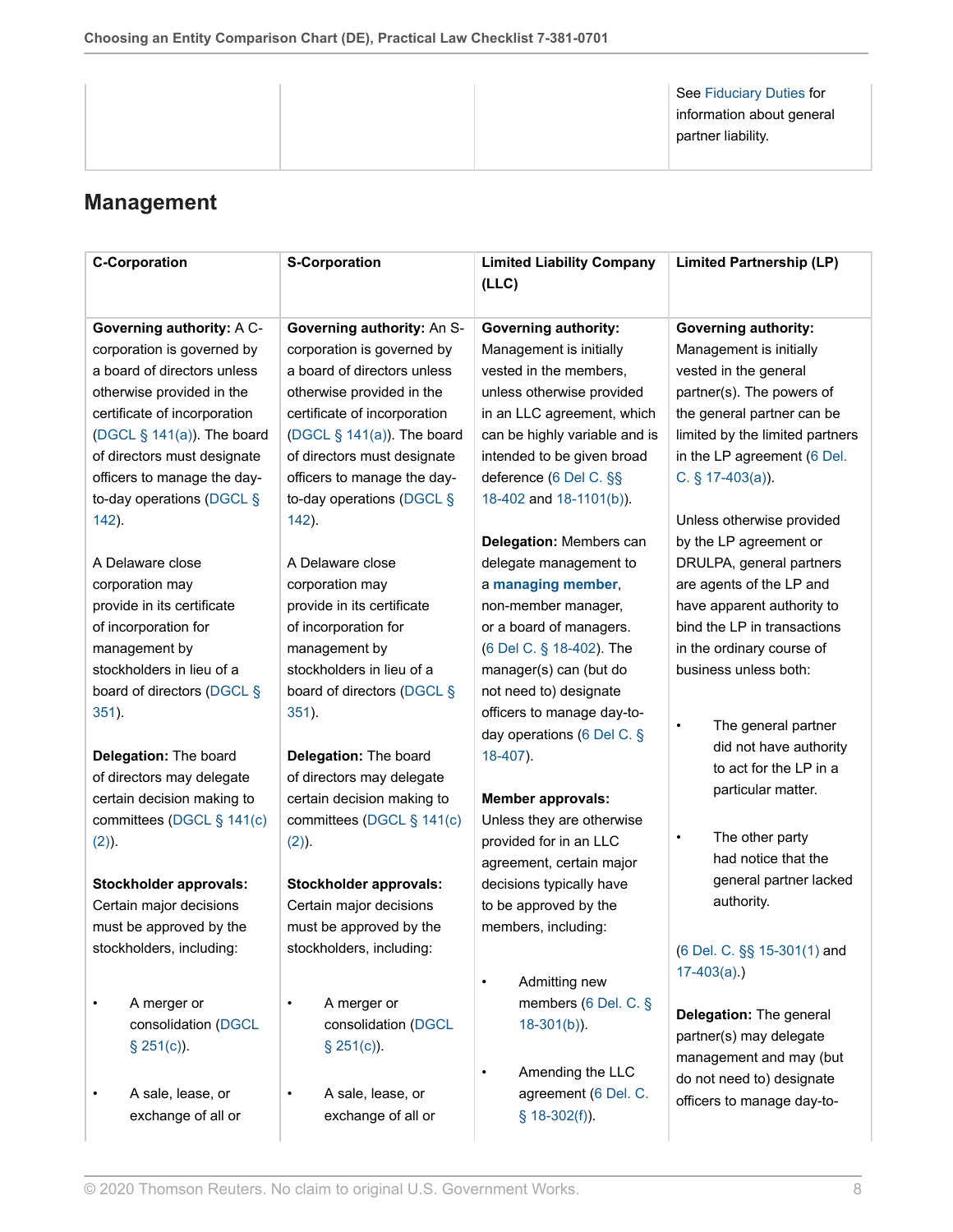| substantially all of the<br>corporation's assets<br>(DGCL § 271(a)). | substantially all of the<br>corporation's assets<br>(DGCL § 271(a)). | Dissolving the LLC (6<br>$\bullet$<br>Del. C. § 18-801(a)<br>(3). | day operations.(6 Del. C. §<br>$17-403(a), (c)$ .)<br>Limited partner approvals:                                                                                    |
|----------------------------------------------------------------------|----------------------------------------------------------------------|-------------------------------------------------------------------|---------------------------------------------------------------------------------------------------------------------------------------------------------------------|
| Dissolution (DGCL §<br>$\bullet$<br>$275(b)$ ).                      | Dissolution (DGCL §<br>$\bullet$<br>$275(b)$ ).                      |                                                                   | Certain major decisions<br>typically have to be approved<br>by the limited partners:                                                                                |
|                                                                      |                                                                      |                                                                   | Merger or consolidation<br>$\bullet$<br>(6 Del. C. § 17-211(b)).                                                                                                    |
|                                                                      |                                                                      |                                                                   | Conversion (6 Del. C. §<br>$\bullet$<br>$17-219(b)$ ).                                                                                                              |
|                                                                      |                                                                      |                                                                   | Transfer,<br>$\bullet$<br>domestication, or<br>continuance (6 Del. C.<br>$$17-216(b)$ ).                                                                            |
|                                                                      |                                                                      |                                                                   | Becoming a limited<br>$\bullet$<br>liability limited<br>partnership (6 Del. C. §<br>$17-214(a)$ ).                                                                  |
|                                                                      |                                                                      |                                                                   | Amending the limited<br>$\bullet$<br>partnership agreement<br>(6 Del. C. § 17-302(f)).                                                                              |
|                                                                      |                                                                      |                                                                   | Admitting a person<br>$\bullet$<br>(including an assignee<br>of a partnership<br>interest) as a limited<br>partner (6 Del. C.<br>§§ 17-301(b) and<br>$17-704(a)$ ). |
|                                                                      |                                                                      |                                                                   | Dissolving the LP (6<br>$\bullet$<br>Del. C. § 17-801(2)).                                                                                                          |
|                                                                      |                                                                      |                                                                   | Terminating a series of<br>$\bullet$<br>partners, partnership<br>interests, or assets (6<br>Del. C. § 17-218(k)).                                                   |

# <span id="page-8-0"></span>**Fiduciary Duties**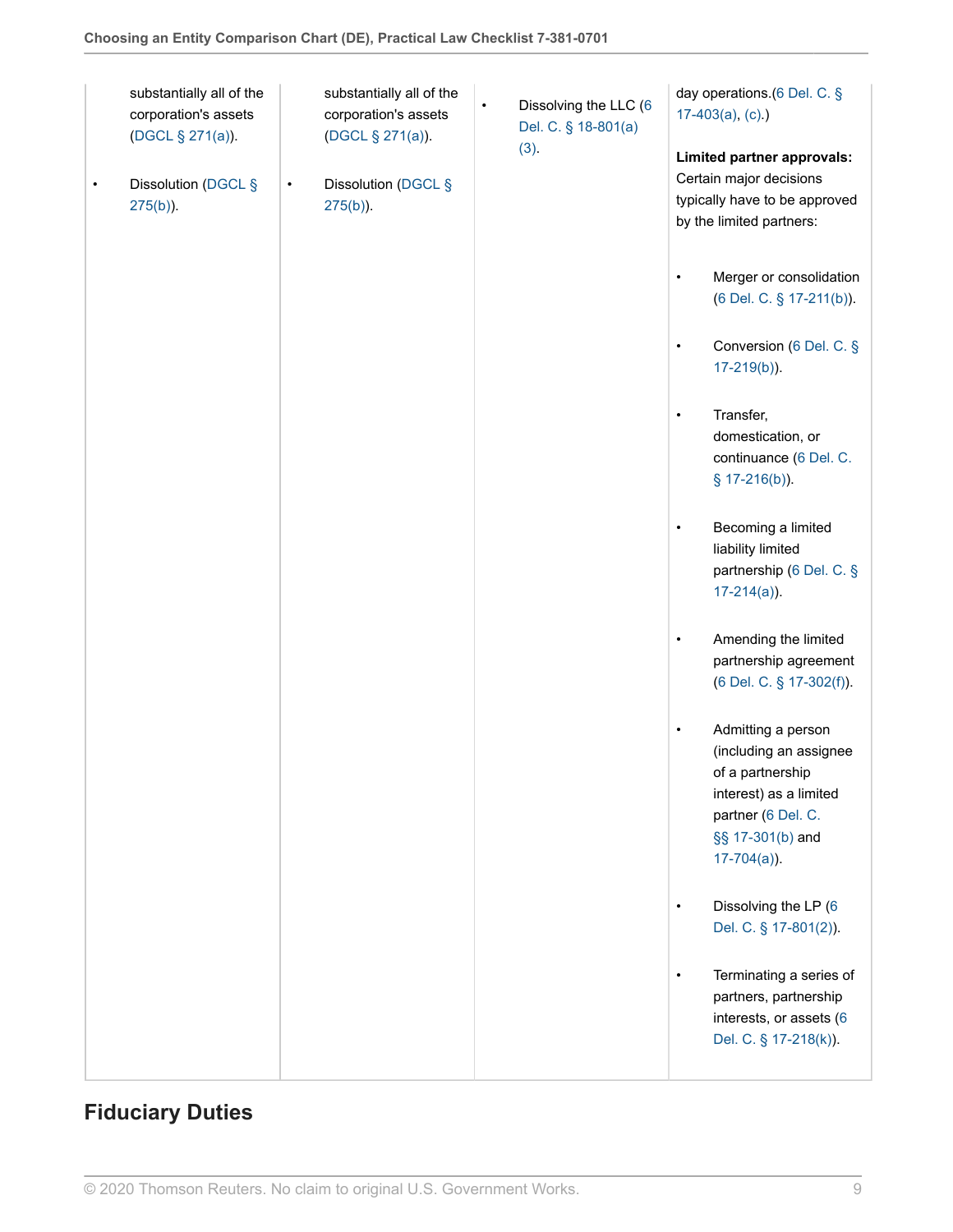| <b>C-Corporation</b>                | <b>S-Corporation</b>                 | <b>Limited Liability</b><br>Company (LLC) | <b>Limited Partnership (LP)</b>  |
|-------------------------------------|--------------------------------------|-------------------------------------------|----------------------------------|
| <b>Duties owed: The directors</b>   | <b>Duties owed: The directors</b>    | <b>Duties owed: Unless</b>                | <b>Duties owed: Unless</b>       |
| and officers owe fiduciary          | and officers owe fiduciary           | otherwise provided in the                 | otherwise provided by the        |
| duties to the corporation           | duties to the corporation            | LLC agreement, managing                   | LP agreement, general            |
| and its stockholders. The           | and its stockholders. The            | members and managers                      | partners owe the fiduciary       |
| corporation itself does not         | corporation itself does not          | owe the default fiduciary                 | duties of loyalty and care       |
| owe fiduciary duties to the         | owe fiduciary duties to the          | duties of care and loyalty                | to the LP and the other          |
| stockholders (Arnold v. Soc'y       | stockholders (Arnold v. Soc'y        | (6 Del. C. §§ 18-1101(c)                  | partners (6 Del. C. §§           |
| for Sav. Bancorp, Inc., 678         | for Sav. Bancorp, Inc., 678          | and 18-1104).                             | 15-404 and $17-403(a)$ )         |
| A.2d 533, 539 (Del. 1996) and       | A.2d 533, 539 (Del. 1996) and        |                                           |                                  |
| Gantler v. Stephens, 965 A.2d       | Gantler v. Stephens, 965 A.2d        | <b>Elimination or limitation</b>          | <b>Elimination or limitation</b> |
| 695, 709 (Del. 2009)).              | 695, 709 (Del. 2009)).               | of duties or liability:                   | of duties or liability:          |
|                                     |                                      | The LLC agreement                         | The LP agreement may             |
| <b>Elimination or limitation of</b> | <b>Elimination or limitation of</b>  | may expand, restrict, or                  | expand, limit, or eliminate      |
| liability: The certificate of       | liability: The certificate of        | eliminate duties (including               | a partner's fiduciary            |
| incorporation may eliminate         | incorporation may eliminate          | fiduciary duties) and limit               | duties and limit liability       |
| or limit a director's personal      | or limit a director's personal       | liability for breaches of                 | for breaches of duties but       |
| liability for money damages         | liability for money damages          | duties (including fiduciary               | may not:                         |
| to the corporation or its           | to the corporation or its            | duties) but may not:                      |                                  |
| stockholders for breaches of        | stockholders for breaches of         |                                           | Eliminate the<br>$\bullet$       |
| the fiduciary duty of care, but     | the fiduciary duty of care, but      | Eliminate the<br>$\bullet$                | implied contractual              |
| not liability for:                  | not liability for:                   | implied contractual                       | covenant of good                 |
|                                     |                                      | covenant of good                          | faith and fair                   |
| Breaches of the duty of<br>٠        | Breaches of the duty of<br>$\bullet$ | faith and fair                            | dealing.                         |
| loyalty.                            | loyalty.                             | dealing.                                  |                                  |
|                                     |                                      |                                           | Limit or eliminate<br>$\bullet$  |
| Acts or omissions                   | Acts or omissions<br>$\bullet$       | Limit or eliminate<br>$\bullet$           | liability for a bad              |
| that were not made in               | that were not made in                | liability for breach of                   | faith violation of the           |
| good faith or involved              | good faith or involved               | contract or breach                        | implied contractual              |
| intentional misconduct              | intentional misconduct               | of duty for acts                          | covenant of good                 |
| or a knowing violation of           | or a knowing violation of            | or omissions that                         | faith and fair                   |
| law.                                | law.                                 | constitute a bad                          | dealing.                         |
|                                     |                                      | faith violation of the                    |                                  |
| Unlawful dividends,                 | Unlawful dividends,                  | implied contractual                       | (6 Del. C. § 17-1101(d),         |
| stock purchases, or                 | stock purchases, or                  | covenant of good                          | $(f)$ )                          |
| stock redemptions under             | stock redemptions under              | faith and fair                            |                                  |
| <b>DGCL § 174.</b>                  | <b>DGCL § 174.</b>                   | dealing.                                  | Reliance: In fulfilling          |
|                                     |                                      |                                           | its fiduciary duties, a          |
| Transactions from which             | Transactions from which<br>$\bullet$ | (6 Del. C. § 18-1101(c),                  | general partner can              |
| the director received               | the director received                | $(e)$ )                                   | rely in good faith on the        |
| an improper personal                | an improper personal                 |                                           | records of the LP and            |
| benefit.                            | benefit.                             | Reliance: Members and                     | information, opinions,           |
|                                     |                                      | managers can rely in                      | reports, or statements           |
| (DGCL § 102(b)(7).)                 | (DGCL § 102(b)(7).)                  | good faith on information,                | from other partners,             |
|                                     |                                      | opinions, reports, or                     | officers, employees,             |
|                                     |                                      |                                           |                                  |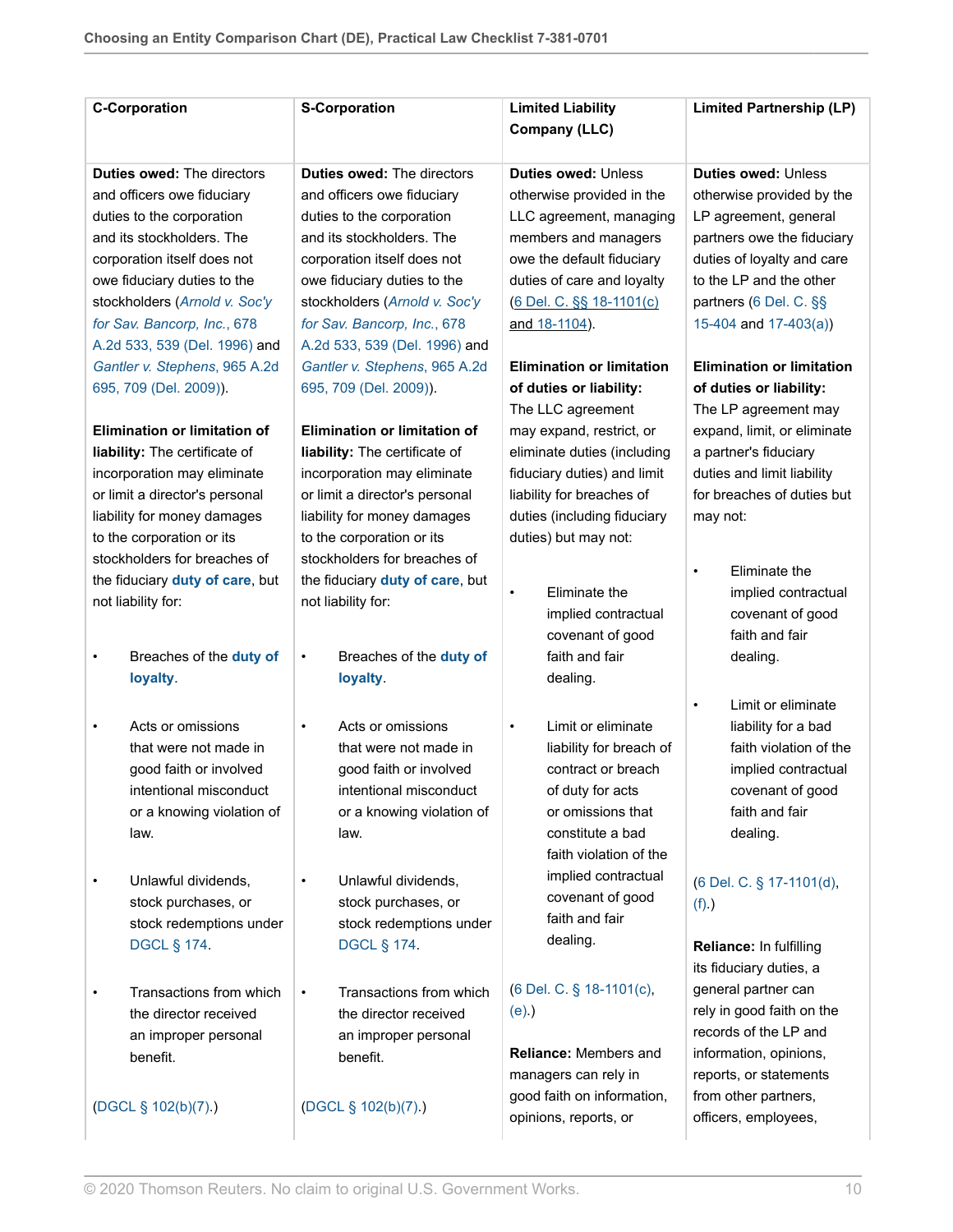**Reliance:** Directors can rely in good faith on information, opinions, reports, or statements from officers, employees, board committees, or any other person regarding matters the director reasonably believes are within that person's professional or expert competence after being selected with reasonable care by or on behalf of the corporation [\(DGCL § 141\(e\)](http://us.practicallaw.thomsonreuters.com/Link/Document/FullText?findType=L&pubNum=1000005&cite=DESTT8S141&originatingDoc=I0f9fc10cef0811e28578f7ccc38dcbee&refType=SP&originationContext=document&vr=3.0&rs=cblt1.0&transitionType=PLDocumentLink&billingHash=A9983418552CF2518EC9010432AC316FEFAD8FC0A5C7755718800D48A337009B&contextData=(sc.RelatedInfo)#co_pp_7fdd00001ca15)).

#### **Business judgment rule:**

Delaware courts follow the business judgment rule, under which director action is presumed valid if the director acted on an informed basis, in good faith, and in the honest belief that the action was in the corporation's best interest (see *[Brehm v. Eisner](http://us.practicallaw.thomsonreuters.com/Link/Document/FullText?findType=Y&serNum=2000055274&pubNum=0000162&originatingDoc=I0f9fc10cef0811e28578f7ccc38dcbee&refType=RP&fi=co_pp_sp_162_258&originationContext=document&vr=3.0&rs=cblt1.0&transitionType=PLDocumentLink&billingHash=520E0A0A8A7CD295BC1FE852656F8A9F97A62A4F938F49CF88647F50A9E01531&contextData=(sc.RelatedInfo)#co_pp_sp_162_258)*, 746 [A.2d 244, 258-65 \(Del. 2000\)\)](http://us.practicallaw.thomsonreuters.com/Link/Document/FullText?findType=Y&serNum=2000055274&pubNum=0000162&originatingDoc=I0f9fc10cef0811e28578f7ccc38dcbee&refType=RP&fi=co_pp_sp_162_258&originationContext=document&vr=3.0&rs=cblt1.0&transitionType=PLDocumentLink&billingHash=520E0A0A8A7CD295BC1FE852656F8A9F97A62A4F938F49CF88647F50A9E01531&contextData=(sc.RelatedInfo)#co_pp_sp_162_258).

For more information, see [Practice Notes, Fiduciary](http://us.practicallaw.thomsonreuters.com/Document/I1559f7a8eef211e28578f7ccc38dcbee/View/FullText.html?originationContext=document&vr=3.0&rs=cblt1.0&transitionType=DocumentItem&contextData=(sc.RelatedInfo)) [Duties of the Board of](http://us.practicallaw.thomsonreuters.com/Document/I1559f7a8eef211e28578f7ccc38dcbee/View/FullText.html?originationContext=document&vr=3.0&rs=cblt1.0&transitionType=DocumentItem&contextData=(sc.RelatedInfo)) [Directors](http://us.practicallaw.thomsonreuters.com/Document/I1559f7a8eef211e28578f7ccc38dcbee/View/FullText.html?originationContext=document&vr=3.0&rs=cblt1.0&transitionType=DocumentItem&contextData=(sc.RelatedInfo)) and [Fiduciary Duties](http://us.practicallaw.thomsonreuters.com/Document/I08b75d6792fb11e79bef99c0ee06c731/View/FullText.html?originationContext=document&vr=3.0&rs=cblt1.0&transitionType=DocumentItem&contextData=(sc.RelatedInfo)) [of Officers of Corporations](http://us.practicallaw.thomsonreuters.com/Document/I08b75d6792fb11e79bef99c0ee06c731/View/FullText.html?originationContext=document&vr=3.0&rs=cblt1.0&transitionType=DocumentItem&contextData=(sc.RelatedInfo)).

**Reliance:** Directors can rely in good faith on information, opinions, reports, or statements from officers, employees, board committees, or any other person regarding matters the director reasonably believes are within that person's professional or expert competence after being selected with reasonable care by or on behalf of the corporation [\(DGCL § 141\(e\)](http://us.practicallaw.thomsonreuters.com/Link/Document/FullText?findType=L&pubNum=1000005&cite=DESTT8S141&originatingDoc=I0f9fc10cef0811e28578f7ccc38dcbee&refType=SP&originationContext=document&vr=3.0&rs=cblt1.0&transitionType=PLDocumentLink&billingHash=A9983418552CF2518EC9010432AC316FEFAD8FC0A5C7755718800D48A337009B&contextData=(sc.RelatedInfo)#co_pp_7fdd00001ca15)).

#### **Business judgment rule:**

Delaware courts follow the business judgment rule, under which director action is presumed valid if the director acted on an informed basis, in good faith, and in the honest belief that the action was in the corporation's best interest (see *[Brehm v. Eisner](http://us.practicallaw.thomsonreuters.com/Link/Document/FullText?findType=Y&serNum=2000055274&pubNum=0000162&originatingDoc=I0f9fc10cef0811e28578f7ccc38dcbee&refType=RP&fi=co_pp_sp_162_258&originationContext=document&vr=3.0&rs=cblt1.0&transitionType=PLDocumentLink&billingHash=520E0A0A8A7CD295BC1FE852656F8A9F97A62A4F938F49CF88647F50A9E01531&contextData=(sc.RelatedInfo)#co_pp_sp_162_258)*, 746 [A.2d 244, 258-65 \(Del. 2000\)\)](http://us.practicallaw.thomsonreuters.com/Link/Document/FullText?findType=Y&serNum=2000055274&pubNum=0000162&originatingDoc=I0f9fc10cef0811e28578f7ccc38dcbee&refType=RP&fi=co_pp_sp_162_258&originationContext=document&vr=3.0&rs=cblt1.0&transitionType=PLDocumentLink&billingHash=520E0A0A8A7CD295BC1FE852656F8A9F97A62A4F938F49CF88647F50A9E01531&contextData=(sc.RelatedInfo)#co_pp_sp_162_258).

For more information, see [Practice Notes, Fiduciary](http://us.practicallaw.thomsonreuters.com/Document/I1559f7a8eef211e28578f7ccc38dcbee/View/FullText.html?originationContext=document&vr=3.0&rs=cblt1.0&transitionType=DocumentItem&contextData=(sc.RelatedInfo)) [Duties of the Board of](http://us.practicallaw.thomsonreuters.com/Document/I1559f7a8eef211e28578f7ccc38dcbee/View/FullText.html?originationContext=document&vr=3.0&rs=cblt1.0&transitionType=DocumentItem&contextData=(sc.RelatedInfo)) [Directors](http://us.practicallaw.thomsonreuters.com/Document/I1559f7a8eef211e28578f7ccc38dcbee/View/FullText.html?originationContext=document&vr=3.0&rs=cblt1.0&transitionType=DocumentItem&contextData=(sc.RelatedInfo)) and [Fiduciary Duties](http://us.practicallaw.thomsonreuters.com/Document/I08b75d6792fb11e79bef99c0ee06c731/View/FullText.html?originationContext=document&vr=3.0&rs=cblt1.0&transitionType=DocumentItem&contextData=(sc.RelatedInfo)) [of Officers of Corporations](http://us.practicallaw.thomsonreuters.com/Document/I08b75d6792fb11e79bef99c0ee06c731/View/FullText.html?originationContext=document&vr=3.0&rs=cblt1.0&transitionType=DocumentItem&contextData=(sc.RelatedInfo)).

statements from other members or managers, officers, employees, committees, or any other person regarding matters the member or manager reasonably believes are within that person's professional or expert competence [\(6 Del. C. §](http://us.practicallaw.thomsonreuters.com/Link/Document/FullText?findType=L&pubNum=1000005&cite=DESTT6S18-406&originatingDoc=I0f9fc10cef0811e28578f7ccc38dcbee&refType=LQ&originationContext=document&vr=3.0&rs=cblt1.0&transitionType=PLDocumentLink&billingHash=52E390C0212BC3B6FE2E7EAD8B147E5349B6C1997E12228EF70EBD6E12B912DD&contextData=(sc.RelatedInfo)) [18-406\)](http://us.practicallaw.thomsonreuters.com/Link/Document/FullText?findType=L&pubNum=1000005&cite=DESTT6S18-406&originatingDoc=I0f9fc10cef0811e28578f7ccc38dcbee&refType=LQ&originationContext=document&vr=3.0&rs=cblt1.0&transitionType=PLDocumentLink&billingHash=52E390C0212BC3B6FE2E7EAD8B147E5349B6C1997E12228EF70EBD6E12B912DD&contextData=(sc.RelatedInfo)).

For more information, see [Practice Note, Fiduciary](http://us.practicallaw.thomsonreuters.com/Document/I2894ed2ddba311e8a5b3e3d9e23d7429/View/FullText.html?originationContext=document&vr=3.0&rs=cblt1.0&transitionType=DocumentItem&contextData=(sc.RelatedInfo)) [Duties in LLCs and LPs.](http://us.practicallaw.thomsonreuters.com/Document/I2894ed2ddba311e8a5b3e3d9e23d7429/View/FullText.html?originationContext=document&vr=3.0&rs=cblt1.0&transitionType=DocumentItem&contextData=(sc.RelatedInfo))

committees, or any other person regarding matters the general partner reasonably believes are within that person's professional or expert competence [\(6 Del. C. §§](http://us.practicallaw.thomsonreuters.com/Link/Document/FullText?findType=L&pubNum=1000005&cite=DESTT6S15-409&originatingDoc=I0f9fc10cef0811e28578f7ccc38dcbee&refType=SP&originationContext=document&vr=3.0&rs=cblt1.0&transitionType=PLDocumentLink&billingHash=C9A7B52FD134157B0A6AD9E9F72996FEF9FEFCCDB271E4ED062E20BAA0AB98E2&contextData=(sc.RelatedInfo)#co_pp_4b24000003ba5) [15-409\(c\)](http://us.practicallaw.thomsonreuters.com/Link/Document/FullText?findType=L&pubNum=1000005&cite=DESTT6S15-409&originatingDoc=I0f9fc10cef0811e28578f7ccc38dcbee&refType=SP&originationContext=document&vr=3.0&rs=cblt1.0&transitionType=PLDocumentLink&billingHash=C9A7B52FD134157B0A6AD9E9F72996FEF9FEFCCDB271E4ED062E20BAA0AB98E2&contextData=(sc.RelatedInfo)#co_pp_4b24000003ba5) and [17-403\(a\)](http://us.practicallaw.thomsonreuters.com/Link/Document/FullText?findType=L&pubNum=1000005&cite=DESTT6S17-403&originatingDoc=I0f9fc10cef0811e28578f7ccc38dcbee&refType=SP&originationContext=document&vr=3.0&rs=cblt1.0&transitionType=PLDocumentLink&billingHash=C8C5A374FC5C5D67E4A4450046F48E86CF0F8B9D93C726E6895CB94CA1B19212&contextData=(sc.RelatedInfo)#co_pp_8b3b0000958a4)).

For more information, see [Practice Note, Fiduciary](http://us.practicallaw.thomsonreuters.com/Document/I2894ed2ddba311e8a5b3e3d9e23d7429/View/FullText.html?originationContext=document&vr=3.0&rs=cblt1.0&transitionType=DocumentItem&contextData=(sc.RelatedInfo)) [Duties in LLCs and LPs.](http://us.practicallaw.thomsonreuters.com/Document/I2894ed2ddba311e8a5b3e3d9e23d7429/View/FullText.html?originationContext=document&vr=3.0&rs=cblt1.0&transitionType=DocumentItem&contextData=(sc.RelatedInfo))

### <span id="page-10-0"></span>**Employee Incentive Considerations**

| <b>C-Corporation</b>                 | <b>S-Corporation</b>                 | <b>Limited Liability</b><br>Company (LLC) | <b>Limited Partnership (LP)</b> |
|--------------------------------------|--------------------------------------|-------------------------------------------|---------------------------------|
| Stock options can be granted         | Stock options can be granted         | <b>Profits interests or</b>               | Profits interests or non-       |
| to employees and can qualify         | to employees and can qualify         | non-qualified options (to                 | qualified options (to           |
| as incentive stock options           | as ISOs under IRC § 422.             | acquire a membership                      | acquire a partnership           |
| $(ISOs)$ under IRC § 422.            | For more information, see            | interest) can be granted to               | interest) can be granted to     |
| For more information, see            | <b>Practice Note, Stock Options:</b> | employees.                                | employees.                      |
| <b>Practice Note, Stock Options:</b> | <b>Overview: Incentive Stock</b>     |                                           |                                 |
| <b>Overview: Incentive Stock</b>     | Options.                             | ISOs are not available.                   | ISOs are not available.         |
| Options.                             |                                      |                                           |                                 |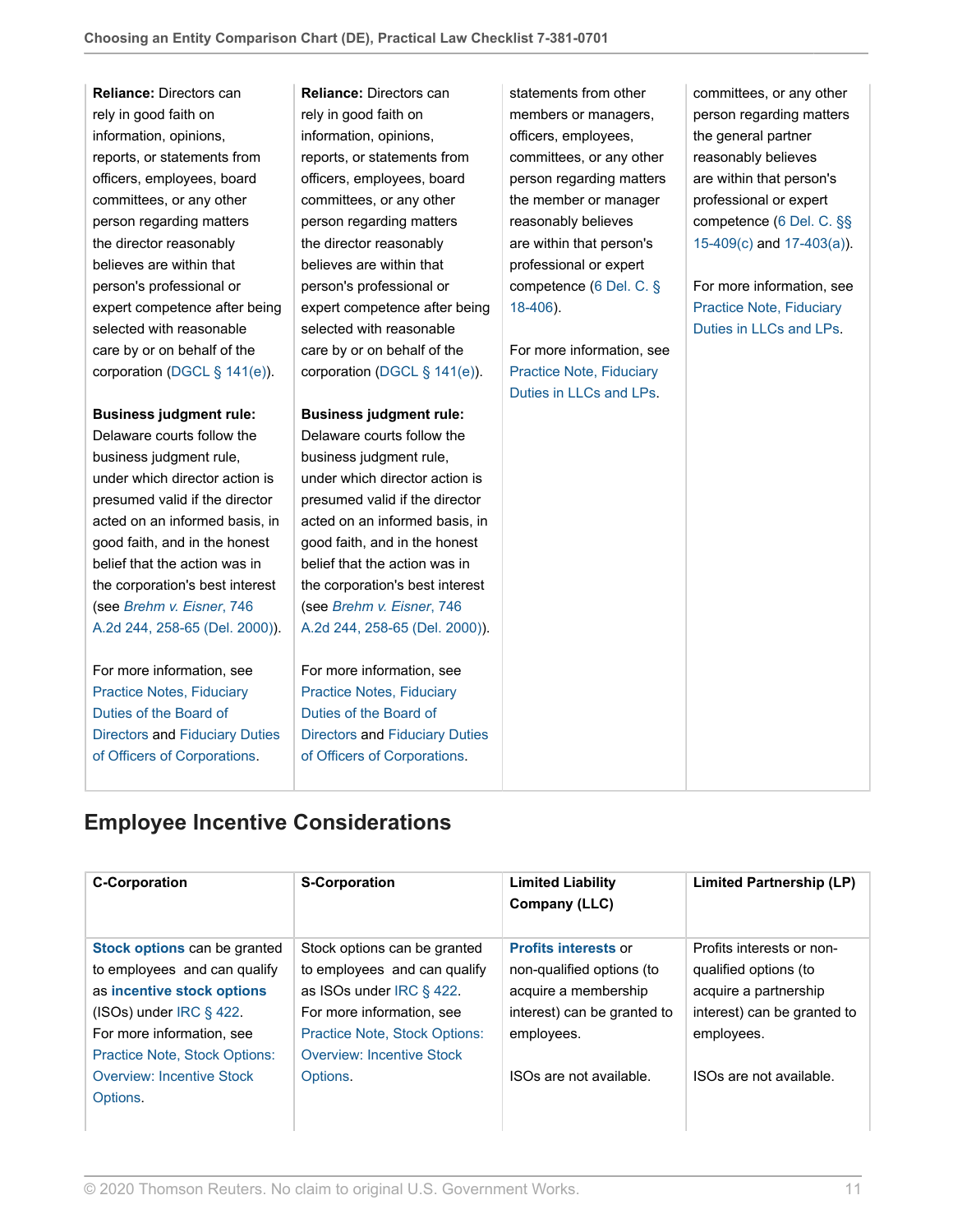|   | Other common forms of equity                |           | Other common forms of equity | Profits interests provide         | Profits interests provide         |
|---|---------------------------------------------|-----------|------------------------------|-----------------------------------|-----------------------------------|
|   | compensation include:                       |           | compensation include:        | favorable tax treatment           | favorable tax treatment           |
|   |                                             |           |                              | to employees and are              | to employees and are              |
| ٠ | <b>Stock appreciation</b><br>rights (SARs). | $\bullet$ | SARs.                        | much more common than<br>options. | much more common than<br>options. |
|   |                                             | $\bullet$ | Restricted stock.            | Both profits interests            | Both profits interests            |
| ٠ | <b>Restricted stock.</b>                    |           |                              | and options to acquire            | and options to acquire            |
|   |                                             | $\bullet$ | RSUs.                        | a membership interest             | a partnership interest            |
| ٠ | <b>Restricted stock units</b>               |           |                              | are less familiar than            | are less familiar than            |
|   | (RSUs).                                     | $\bullet$ | Performance awards.          | traditional stock options         | traditional stock options         |
|   |                                             |           |                              | and may result in an              | and may result in an              |
| ٠ | Performance awards.                         |           |                              | employee being treated            | employee being treated            |
|   |                                             |           |                              | as a partner for tax              | as a partner for tax              |
|   |                                             |           |                              | and employee benefit              | and employee benefit              |
|   |                                             |           |                              | purposes.                         | purposes.                         |
|   |                                             |           |                              | Other equity                      | Other equity                      |
|   |                                             |           |                              | compensation                      | compensation                      |
|   |                                             |           |                              | arrangements (such as             | arrangements (such as             |
|   |                                             |           |                              | RSUs) can be replicated           | RSUs) can be replicated           |
|   |                                             |           |                              | in the LLC context but are        |                                   |
|   |                                             |           |                              |                                   | in the partnership context        |
|   |                                             |           |                              | uncommon.                         | but are uncommon.                 |
|   |                                             |           |                              | For more information, see         | For more information, see         |
|   |                                             |           |                              | <b>Practice Notes, Profits</b>    | <b>Practice Notes, Profits</b>    |
|   |                                             |           |                              | <b>Interests and Partnership</b>  | <b>Interests and Partnership</b>  |
|   |                                             |           |                              | <b>Equity Compensation.</b>       | <b>Equity Compensation.</b>       |
|   |                                             |           |                              |                                   |                                   |

## <span id="page-11-0"></span>**Capital Raising Considerations**

| <b>C-Corporation</b>           | <b>S-Corporation</b>           | <b>Limited Liability Company</b><br>(LLC) | Limited Partnership (LP)          |
|--------------------------------|--------------------------------|-------------------------------------------|-----------------------------------|
| <b>Methods: C-corporations</b> | <b>Methods: S-corporations</b> | <b>Methods: LLCs raise</b>                | <b>Methods:</b> LPs raise capital |
| raise capital through the      | raise capital through the      | capital through the issuance              | through the issuance of           |
| issuance of equity (stock)     | issuance of equity (stock)     | of equity (membership)                    | equity (partnership interests)    |
| and the incurrence of debt.    | and the incurrence of          | interests) and the incurrence             | and the incurrence of debt.       |
|                                | debt. Restrictions: An         | of debt.                                  |                                   |
| Stock can be issued by         | S-corporation must be          |                                           | Partnership interests are         |
| private placements or, if      | converted to a C-corporation   | Membership interests are.                 | typically issued in private       |
| the C-corporation is public,   | before an initial public       | typically issued in private               | placements. An LP is a            |
| by a public offering with      | offering.                      | placements. Members can                   | good vehicle for raising          |
| stock that is registered       |                                | create membership interests               | capital with silent investors     |
| with the SEC and listed on     | It is easier for an S-         | that mirror the properties of             | because limited partners are      |
| a public stock exchange.       | corporation to convert         | different types of stock.                 | prohibited from managing          |
| For more information about     | to a C-corporation than        |                                           | the partnership.                  |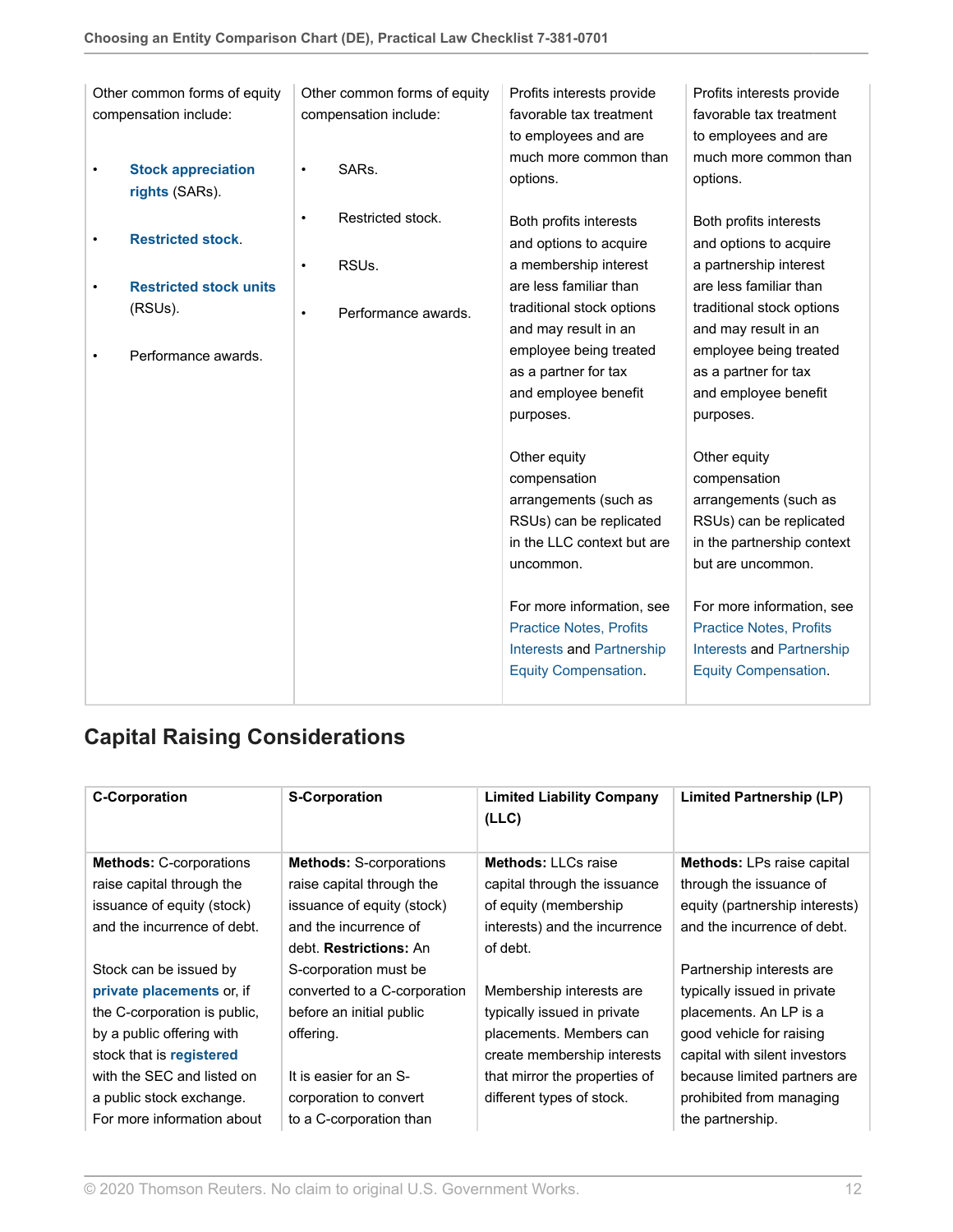private placements, see [Practice Note, Unregistered](http://us.practicallaw.thomsonreuters.com/Document/Ibb0a140aef0511e28578f7ccc38dcbee/View/FullText.html?originationContext=document&vr=3.0&rs=cblt1.0&transitionType=DocumentItem&contextData=(sc.RelatedInfo)) [Offerings: Overview](http://us.practicallaw.thomsonreuters.com/Document/Ibb0a140aef0511e28578f7ccc38dcbee/View/FullText.html?originationContext=document&vr=3.0&rs=cblt1.0&transitionType=DocumentItem&contextData=(sc.RelatedInfo)).

**Form of Equity:** There is a lot of flexibility in the type of stock, including common, preferred, convertible debt, and phantom.

**Restrictions:** A Ccorporation's equity issuance is limited by:

• The number of shares authorized in its certificate of incorporation (usually a very large number) ([DGCL §§](http://us.practicallaw.thomsonreuters.com/Link/Document/FullText?findType=L&pubNum=1000005&cite=DESTT8S151&originatingDoc=I0f9fc10cef0811e28578f7ccc38dcbee&refType=LQ&originationContext=document&vr=3.0&rs=cblt1.0&transitionType=PLDocumentLink&billingHash=328F8867A5794646002146BA46177B3F27C49E7AE6B89B8AAACD5B8D640BEB86&contextData=(sc.RelatedInfo)) [151](http://us.practicallaw.thomsonreuters.com/Link/Document/FullText?findType=L&pubNum=1000005&cite=DESTT8S151&originatingDoc=I0f9fc10cef0811e28578f7ccc38dcbee&refType=LQ&originationContext=document&vr=3.0&rs=cblt1.0&transitionType=PLDocumentLink&billingHash=328F8867A5794646002146BA46177B3F27C49E7AE6B89B8AAACD5B8D640BEB86&contextData=(sc.RelatedInfo)) and [161\)](http://us.practicallaw.thomsonreuters.com/Link/Document/FullText?findType=L&pubNum=1000005&cite=DESTT8S161&originatingDoc=I0f9fc10cef0811e28578f7ccc38dcbee&refType=LQ&originationContext=document&vr=3.0&rs=cblt1.0&transitionType=PLDocumentLink&billingHash=6DE7D1A199CAFD50F2853B9271DA99C21D068CE980FB8E73177864FF76E16D87&contextData=(sc.RelatedInfo)). It can only be increased by amending the certificate of incorporation which requires stockholder approval ([DGCL §](http://us.practicallaw.thomsonreuters.com/Link/Document/FullText?findType=L&pubNum=1000005&cite=DESTT8S242&originatingDoc=I0f9fc10cef0811e28578f7ccc38dcbee&refType=SP&originationContext=document&vr=3.0&rs=cblt1.0&transitionType=PLDocumentLink&billingHash=DA998A648809A5798B41A69C8C3C52A813CF1FB97EB32D191ADD943029C7DA13&contextData=(sc.RelatedInfo)#co_pp_28cc0000ccca6)  $242(a)(3)$ , [\(b\)\(1\)\)](http://us.practicallaw.thomsonreuters.com/Link/Document/FullText?findType=L&pubNum=1000005&cite=DESTT8S242&originatingDoc=I0f9fc10cef0811e28578f7ccc38dcbee&refType=SP&originationContext=document&vr=3.0&rs=cblt1.0&transitionType=PLDocumentLink&billingHash=DA998A648809A5798B41A69C8C3C52A813CF1FB97EB32D191ADD943029C7DA13&contextData=(sc.RelatedInfo)#co_pp_3fed000053a85).

- The terms of a stockholders' agreement regarding **[dilution](http://us.practicallaw.thomsonreuters.com/Document/I59dcc06bef2a11e28578f7ccc38dcbee/View/FullText.html?originationContext=document&vr=3.0&rs=cblt1.0&transitionType=DocumentItem&contextData=(sc.RelatedInfo))** of current stockholders.
- The terms of a **[certificate of](http://us.practicallaw.thomsonreuters.com/Document/I0f9fc182ef0811e28578f7ccc38dcbee/View/FullText.html?originationContext=document&vr=3.0&rs=cblt1.0&transitionType=DocumentItem&contextData=(sc.RelatedInfo)) [designation](http://us.practicallaw.thomsonreuters.com/Document/I0f9fc182ef0811e28578f7ccc38dcbee/View/FullText.html?originationContext=document&vr=3.0&rs=cblt1.0&transitionType=DocumentItem&contextData=(sc.RelatedInfo))** granting anti-dilution protection to the current holders of preferred stock.

it is for an LLC or LP to convert to a C-corporation because an S-corporation automatically converts to a C-corporation if it does not meet the requirements of an S-corporation ([IRC §](http://us.practicallaw.thomsonreuters.com/Link/Document/FullText?findType=L&pubNum=1012823&cite=26USCAS1362&originatingDoc=I0f9fc10cef0811e28578f7ccc38dcbee&refType=SP&originationContext=document&vr=3.0&rs=cblt1.0&transitionType=PLDocumentLink&billingHash=56BC3DCE57AA163C8A4DFEF6CDA9B65A27557251DCEE3847D7226E252FF76008&contextData=(sc.RelatedInfo)#co_pp_4be3000003be5) [1362\(d\)\(2\)\)](http://us.practicallaw.thomsonreuters.com/Link/Document/FullText?findType=L&pubNum=1012823&cite=26USCAS1362&originatingDoc=I0f9fc10cef0811e28578f7ccc38dcbee&refType=SP&originationContext=document&vr=3.0&rs=cblt1.0&transitionType=PLDocumentLink&billingHash=56BC3DCE57AA163C8A4DFEF6CDA9B65A27557251DCEE3847D7226E252FF76008&contextData=(sc.RelatedInfo)#co_pp_4be3000003be5).

If an LLC is publicly traded, units of membership interests (instead of shares of stock) are bought and sold.

**Restrictions:** LLCs are not limited by a preset number of authorized interests, but the LLC agreement may include provisions restricting dilution of the current members' interests.

Except in certain industries (such as energy), LLC's are not typically publicly traded. Often the members convert the LLC to a corporation before an initial public offering. If an LLC is publicly traded (called a PTP), it generally will be treated and taxed like a corporation under the IRC unless 90% or more of the LLC's gross income consists of qualifying passive income (such as dividends, interest, real property rents, natural resource income, certain commodities income, and gains from assets that produce passive income) ([IRC § 7704\(c\)\)](http://us.practicallaw.thomsonreuters.com/Link/Document/FullText?findType=L&pubNum=1012823&cite=26USCAS7704&originatingDoc=I0f9fc10cef0811e28578f7ccc38dcbee&refType=SP&originationContext=document&vr=3.0&rs=cblt1.0&transitionType=PLDocumentLink&billingHash=ADB984AD1F8114E9A769798CB9FCAC195472C0383EA1AD0B78373DA5882E0C5D&contextData=(sc.RelatedInfo)#co_pp_4b24000003ba5).

If an LP is publicly traded, units of LP interests (instead of shares of stock) are bought and sold.

**Restrictions:** LPs are not limited by a preset number of authorized interests, but the LP agreement may include provisions that restrict dilution of the current partners' interests.

Except in certain industries (such as energy), LPs are not typically publicly traded. Often the partners convert the LP to a corporation before an initial public offering. If an LP is publicly traded (called a PTP), it generally will be treated and taxed like a corporation under the IRC unless 90% or more of the LP's gross income consists of qualifying passive income (such as dividends, interest, real property rents, natural resource income, certain commodities income, and gains from assets that produce passive income) ([IRC § 7704\(c\)\)](http://us.practicallaw.thomsonreuters.com/Link/Document/FullText?findType=L&pubNum=1012823&cite=26USCAS7704&originatingDoc=I0f9fc10cef0811e28578f7ccc38dcbee&refType=SP&originationContext=document&vr=3.0&rs=cblt1.0&transitionType=PLDocumentLink&billingHash=ADB984AD1F8114E9A769798CB9FCAC195472C0383EA1AD0B78373DA5882E0C5D&contextData=(sc.RelatedInfo)#co_pp_4b24000003ba5).

### <span id="page-12-0"></span>**Distributions**

| <b>C-Corporation</b> | <b>S-Corporation</b> | <b>Limited Liability Company</b> | Limited Partnership (LP) |
|----------------------|----------------------|----------------------------------|--------------------------|
|                      |                      | (LLC)                            |                          |
|                      |                      |                                  |                          |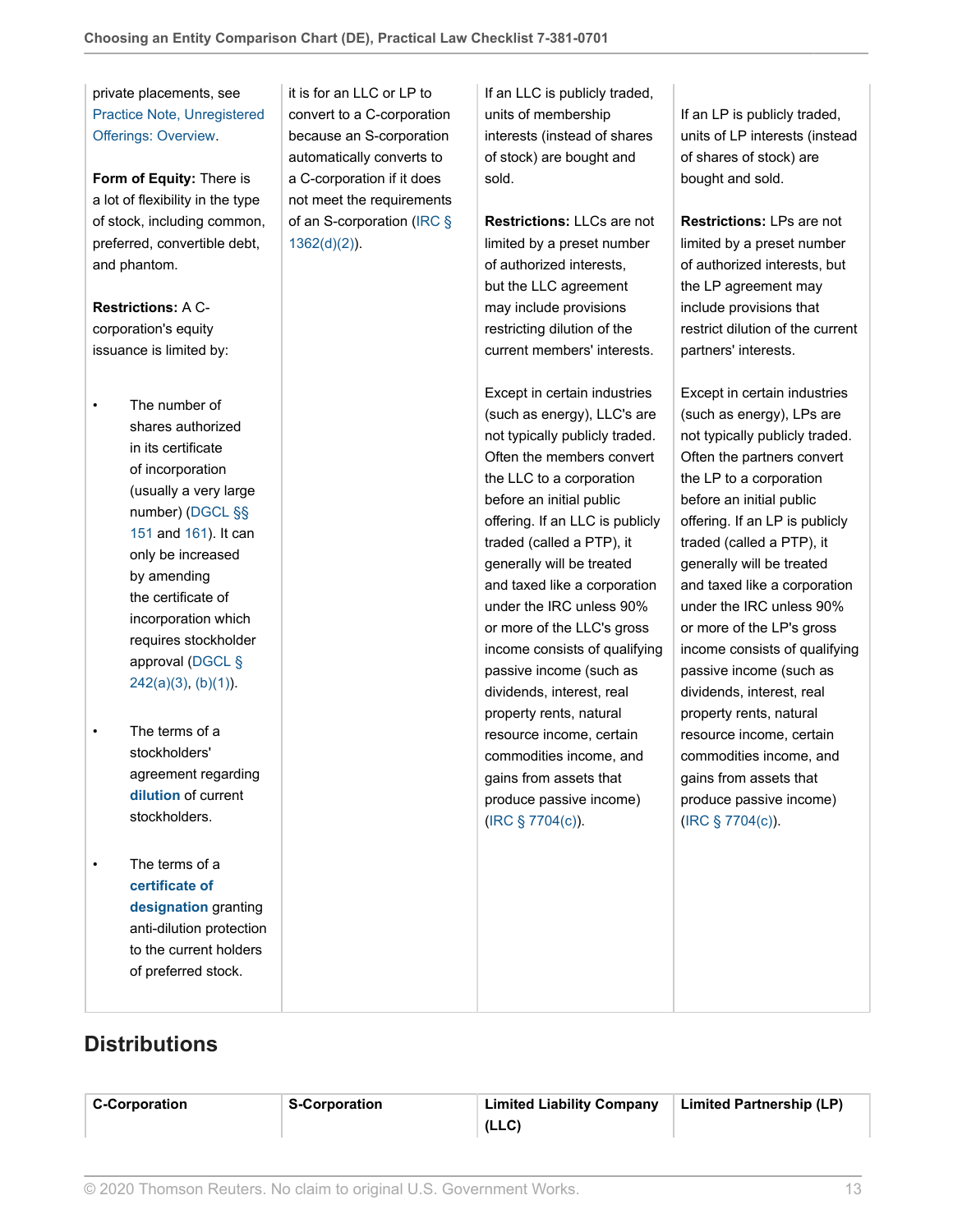**Manner:** Distributions must be proportionate to stock ownership within each class of stock. Preferential distributions are permitted for one class over another ([DGCL § 151\(c\)](http://us.practicallaw.thomsonreuters.com/Link/Document/FullText?findType=L&pubNum=1000005&cite=DESTT8S151&originatingDoc=I0f9fc10cef0811e28578f7ccc38dcbee&refType=SP&originationContext=document&vr=3.0&rs=cblt1.0&transitionType=PLDocumentLink&billingHash=328F8867A5794646002146BA46177B3F27C49E7AE6B89B8AAACD5B8D640BEB86&contextData=(sc.RelatedInfo)#co_pp_4b24000003ba5).

Dividends may be paid in cash, in property, or in shares of the corporation's capital stock ([DGCL § 173\)](http://us.practicallaw.thomsonreuters.com/Link/Document/FullText?findType=L&pubNum=1000005&cite=DESTT8S173&originatingDoc=I0f9fc10cef0811e28578f7ccc38dcbee&refType=LQ&originationContext=document&vr=3.0&rs=cblt1.0&transitionType=PLDocumentLink&billingHash=6A9377615DCFEF651230903966791280E191D4A6166621A31642C168F758D4F3&contextData=(sc.RelatedInfo)).

**Restrictions:** Distributions must be paid out of surplus or, if there is no surplus, out of net profits for the current or preceding fiscal year ([DGCL § 170\(a\)\)](http://us.practicallaw.thomsonreuters.com/Link/Document/FullText?findType=L&pubNum=1000005&cite=DESTT8S170&originatingDoc=I0f9fc10cef0811e28578f7ccc38dcbee&refType=SP&originationContext=document&vr=3.0&rs=cblt1.0&transitionType=PLDocumentLink&billingHash=E81B4745701F4059976B62C11F8BC55E5B838CA07BD5E94FAD606689F05FBABC&contextData=(sc.RelatedInfo)#co_pp_8b3b0000958a4).

**Liability:** Directors who willfully or negligently consent to an unlawful distribution are jointly and severally liable for the full amount of the unlawful distribution ([DGCL §](http://us.practicallaw.thomsonreuters.com/Link/Document/FullText?findType=L&pubNum=1000005&cite=DESTT8S174&originatingDoc=I0f9fc10cef0811e28578f7ccc38dcbee&refType=SP&originationContext=document&vr=3.0&rs=cblt1.0&transitionType=PLDocumentLink&billingHash=9341C1AF5FAB65F6619ED429E920C685A8D295DD85A8150EB1DEC4BD8279FB00&contextData=(sc.RelatedInfo)#co_pp_8b3b0000958a4) [174\(a\)\)](http://us.practicallaw.thomsonreuters.com/Link/Document/FullText?findType=L&pubNum=1000005&cite=DESTT8S174&originatingDoc=I0f9fc10cef0811e28578f7ccc38dcbee&refType=SP&originationContext=document&vr=3.0&rs=cblt1.0&transitionType=PLDocumentLink&billingHash=9341C1AF5FAB65F6619ED429E920C685A8D295DD85A8150EB1DEC4BD8279FB00&contextData=(sc.RelatedInfo)#co_pp_8b3b0000958a4).

For more information about the requirements for and limitations on making corporate distributions, see [Practice Note, Dividends,](http://us.practicallaw.thomsonreuters.com/Document/I0fa00c3bef0811e28578f7ccc38dcbee/View/FullText.html?originationContext=document&vr=3.0&rs=cblt1.0&transitionType=DocumentItem&contextData=(sc.RelatedInfo)) [Redemptions, and Stock](http://us.practicallaw.thomsonreuters.com/Document/I0fa00c3bef0811e28578f7ccc38dcbee/View/FullText.html?originationContext=document&vr=3.0&rs=cblt1.0&transitionType=DocumentItem&contextData=(sc.RelatedInfo)) [Purchases](http://us.practicallaw.thomsonreuters.com/Document/I0fa00c3bef0811e28578f7ccc38dcbee/View/FullText.html?originationContext=document&vr=3.0&rs=cblt1.0&transitionType=DocumentItem&contextData=(sc.RelatedInfo)).

**Manner:** Distributions must be proportionate to stock ownership. Only one class of stock is permitted [\(IRC §](http://us.practicallaw.thomsonreuters.com/Link/Document/FullText?findType=L&pubNum=1012823&cite=26USCAS1361&originatingDoc=I0f9fc10cef0811e28578f7ccc38dcbee&refType=SP&originationContext=document&vr=3.0&rs=cblt1.0&transitionType=PLDocumentLink&billingHash=1047359E2F852F9A38B243A9CB93FACCD2BB3CA04ABF48A8E9E750917827A8A6&contextData=(sc.RelatedInfo)#co_pp_c0ec0000e3522) [1361\(b\)\(1\)\(D\)](http://us.practicallaw.thomsonreuters.com/Link/Document/FullText?findType=L&pubNum=1012823&cite=26USCAS1361&originatingDoc=I0f9fc10cef0811e28578f7ccc38dcbee&refType=SP&originationContext=document&vr=3.0&rs=cblt1.0&transitionType=PLDocumentLink&billingHash=1047359E2F852F9A38B243A9CB93FACCD2BB3CA04ABF48A8E9E750917827A8A6&contextData=(sc.RelatedInfo)#co_pp_c0ec0000e3522)).

Dividends may be paid in cash, in property, or in shares of the corporation's capital stock ([DGCL § 173\)](http://us.practicallaw.thomsonreuters.com/Link/Document/FullText?findType=L&pubNum=1000005&cite=DESTT8S173&originatingDoc=I0f9fc10cef0811e28578f7ccc38dcbee&refType=LQ&originationContext=document&vr=3.0&rs=cblt1.0&transitionType=PLDocumentLink&billingHash=6A9377615DCFEF651230903966791280E191D4A6166621A31642C168F758D4F3&contextData=(sc.RelatedInfo)).

**Restrictions:** Distributions must be paid out of surplus or, if there is no surplus, out of net profits for the current or preceding fiscal year ([DGCL § 170\(a\)\)](http://us.practicallaw.thomsonreuters.com/Link/Document/FullText?findType=L&pubNum=1000005&cite=DESTT8S170&originatingDoc=I0f9fc10cef0811e28578f7ccc38dcbee&refType=SP&originationContext=document&vr=3.0&rs=cblt1.0&transitionType=PLDocumentLink&billingHash=E81B4745701F4059976B62C11F8BC55E5B838CA07BD5E94FAD606689F05FBABC&contextData=(sc.RelatedInfo)#co_pp_8b3b0000958a4).

**Liability:** Directors who willfully or negligently consent to an unlawful distribution are jointly and severally liable for the full amount of the unlawful distribution ([DGCL §](http://us.practicallaw.thomsonreuters.com/Link/Document/FullText?findType=L&pubNum=1000005&cite=DESTT8S174&originatingDoc=I0f9fc10cef0811e28578f7ccc38dcbee&refType=SP&originationContext=document&vr=3.0&rs=cblt1.0&transitionType=PLDocumentLink&billingHash=9341C1AF5FAB65F6619ED429E920C685A8D295DD85A8150EB1DEC4BD8279FB00&contextData=(sc.RelatedInfo)#co_pp_8b3b0000958a4) [174\(a\)\)](http://us.practicallaw.thomsonreuters.com/Link/Document/FullText?findType=L&pubNum=1000005&cite=DESTT8S174&originatingDoc=I0f9fc10cef0811e28578f7ccc38dcbee&refType=SP&originationContext=document&vr=3.0&rs=cblt1.0&transitionType=PLDocumentLink&billingHash=9341C1AF5FAB65F6619ED429E920C685A8D295DD85A8150EB1DEC4BD8279FB00&contextData=(sc.RelatedInfo)#co_pp_8b3b0000958a4).

For more information about the requirements for and limitations on making corporate distributions, see [Practice Note, Dividends,](http://us.practicallaw.thomsonreuters.com/Document/I0fa00c3bef0811e28578f7ccc38dcbee/View/FullText.html?originationContext=document&vr=3.0&rs=cblt1.0&transitionType=DocumentItem&contextData=(sc.RelatedInfo)) [Redemptions, and Stock](http://us.practicallaw.thomsonreuters.com/Document/I0fa00c3bef0811e28578f7ccc38dcbee/View/FullText.html?originationContext=document&vr=3.0&rs=cblt1.0&transitionType=DocumentItem&contextData=(sc.RelatedInfo)) [Purchases](http://us.practicallaw.thomsonreuters.com/Document/I0fa00c3bef0811e28578f7ccc38dcbee/View/FullText.html?originationContext=document&vr=3.0&rs=cblt1.0&transitionType=DocumentItem&contextData=(sc.RelatedInfo)).

**Manner: The LLC** agreement may specify the manner in which distributions of cash or other assets are allocated among the members or classes of members. If the LLC agreement does not specify, distributions are made on the basis of the agreed value of each member's unreturned contributions [\(6](http://us.practicallaw.thomsonreuters.com/Link/Document/FullText?findType=L&pubNum=1000005&cite=DESTT6S18-504&originatingDoc=I0f9fc10cef0811e28578f7ccc38dcbee&refType=LQ&originationContext=document&vr=3.0&rs=cblt1.0&transitionType=PLDocumentLink&billingHash=8358C6C71497BDDFD0C96F4244DA8BECBE58856F90B0AD9893699ECECF57E917&contextData=(sc.RelatedInfo)) [Del. C. § 18-504](http://us.practicallaw.thomsonreuters.com/Link/Document/FullText?findType=L&pubNum=1000005&cite=DESTT6S18-504&originatingDoc=I0f9fc10cef0811e28578f7ccc38dcbee&refType=LQ&originationContext=document&vr=3.0&rs=cblt1.0&transitionType=PLDocumentLink&billingHash=8358C6C71497BDDFD0C96F4244DA8BECBE58856F90B0AD9893699ECECF57E917&contextData=(sc.RelatedInfo))).

**Restrictions:** Distributions cannot be made if, after giving effect to the distribution, the LLC's liabilities exceed the fair value of its assets. When determining if a distribution is allowed:

- Liabilities to members on account of their ownership interests and liabilities for which the creditor's recourse is limited to specified property are not considered.
	- Property that is pledged as security for a liability is not considered an asset, except to the extent that the fair value of the property exceeds the debt it secures.

### ([6 Del. C. § 18-607\(a\).](https://1.next.westlaw.com/Link/Document/FullText?findType=L&pubNum=1000005&cite=DESTT6S18-607&originatingDoc=I739d2583c07a11e698dc8b09b4f043e0&refType=SP&originationContext=document&transitionType=PLDocumentLink&billingHash=06FB496E57EC6715ADF2A92E3497371F96349C7FA0A74A007D528C762B887962&contextData=(sc.Keycite)#co_pp_8b3b0000958a4 ))

**Liability:** A member who knowingly receives an improper distribution is personally liable to the

**Manner:** The LP agreement may specify the manner in which distributions of cash or other assets are allocated among the partners or classes of partners. If the LP agreement does not specify, distributions are made based on the agreed value of each partner's unreturned contributions. ([6 Del. C. §](http://us.practicallaw.thomsonreuters.com/Link/Document/FullText?findType=L&pubNum=1000005&cite=DESTT6S17-504&originatingDoc=I0f9fc10cef0811e28578f7ccc38dcbee&refType=LQ&originationContext=document&vr=3.0&rs=cblt1.0&transitionType=PLDocumentLink&billingHash=1D31B85DEC3AC401EAE2F0AE8791FEF7B2923116D8461959D046F2901C21A413&contextData=(sc.RelatedInfo)) [17-504.](http://us.practicallaw.thomsonreuters.com/Link/Document/FullText?findType=L&pubNum=1000005&cite=DESTT6S17-504&originatingDoc=I0f9fc10cef0811e28578f7ccc38dcbee&refType=LQ&originationContext=document&vr=3.0&rs=cblt1.0&transitionType=PLDocumentLink&billingHash=1D31B85DEC3AC401EAE2F0AE8791FEF7B2923116D8461959D046F2901C21A413&contextData=(sc.RelatedInfo)))

**Restrictions:** Distributions cannot be made if, at the time of the distribution, the distribution causes the LP's liabilities to exceed the fair value of its assets. When determining if a distribution is allowed:

- Liabilities to partners on account of their partnership interests and liabilities for which the creditor's recourse is limited to specified property are not considered.
- Property that is pledged as security for a liability is not considered an asset, except to the extent that the fair value of the property exceeds the debt it secures.

### ([6 Del. C. § 17-607\(a\).](http://us.practicallaw.thomsonreuters.com/Link/Document/FullText?findType=L&pubNum=1000005&cite=DESTT6S17-607&originatingDoc=I0f9fc10cef0811e28578f7ccc38dcbee&refType=SP&originationContext=document&vr=3.0&rs=cblt1.0&transitionType=PLDocumentLink&billingHash=AEBAE77AACCB90CA42914557959FB98A3A2436D5E39B6DCB84ABF1F8E10262B5&contextData=(sc.RelatedInfo)#co_pp_8b3b0000958a4))

**Liability:** A limited partner who knowingly receives an improper distribution is liable to the LP for the amount of